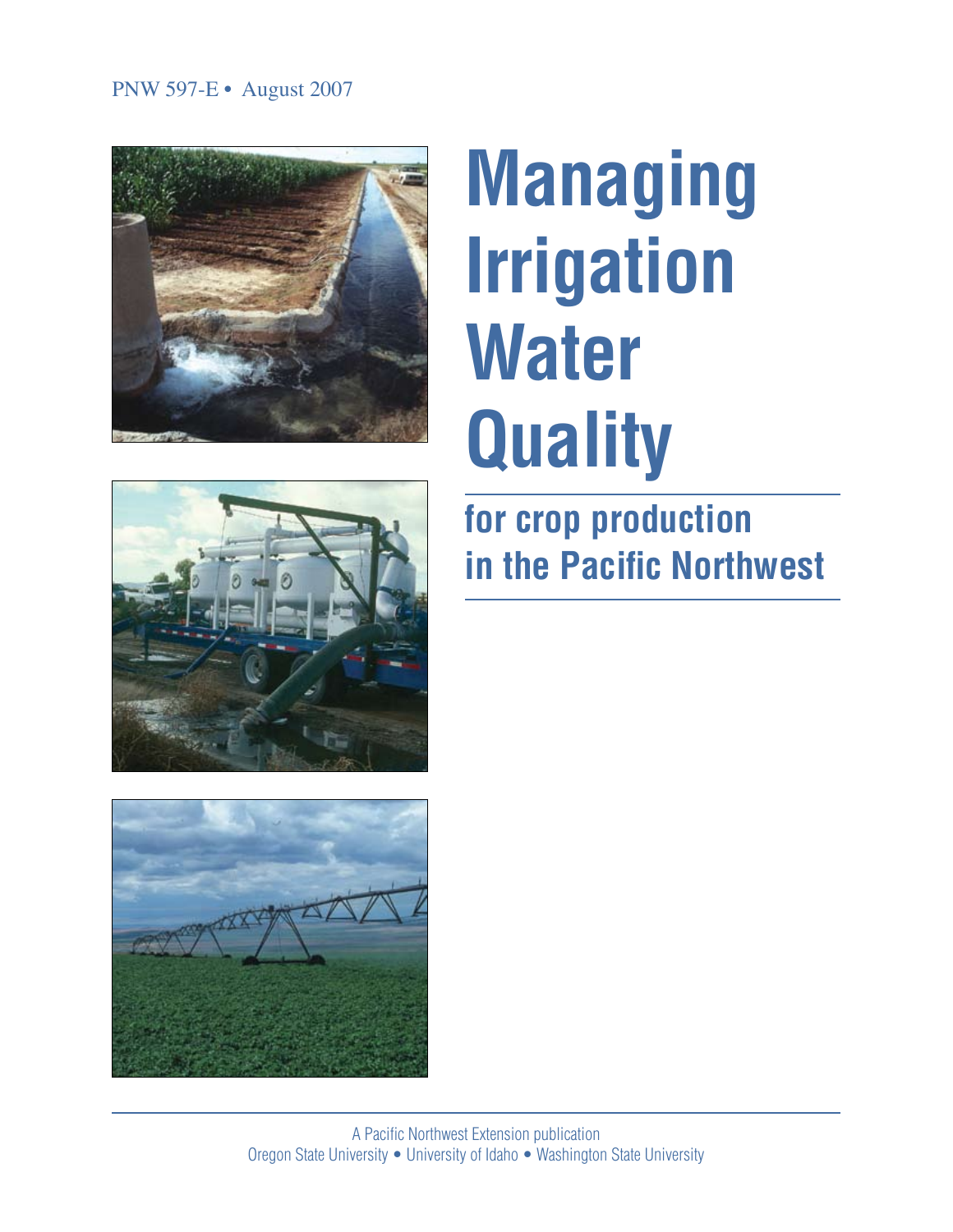#### **Authors**

*Bryan G. Hopkins, soil scientist, Brigham Young University Donald A. Horneck, Extension agronomist, Oregon State University Robert G. Stevens, Extension soil scientist, Washington State University Jason W. Ellsworth, soil scientist, Wilbur-Ellis Co. Dan M. Sullivan, Extension soil scientist, Oregon State University*

#### **Acknowledgments**

Support for development of this publication was provided by the USDA Cooperative State Research and Extension Service (CSREES) under agreement 2003-51130-01733, the Integrated Soil Nutrient and Pest Management Project (iSNAP). Mary Staben, iSNAP project coordinator at Oregon State University, assisted the publication team.

University and private industry participants from the CSREES Multistate Research and Extension Project WERA-103, Nutrient Management and Water Quality, provided helpful review comments on draft versions of this publication. We recognize the following individuals for their helpful suggestions, which increased the technical merit of the publication:

Brad Brown, University of Idaho Rich Koenig, Washington State University John Hart, Oregon State University James Altland, Oregon State University Troy Peters Howard Neibling Dale Westermann Grant Carden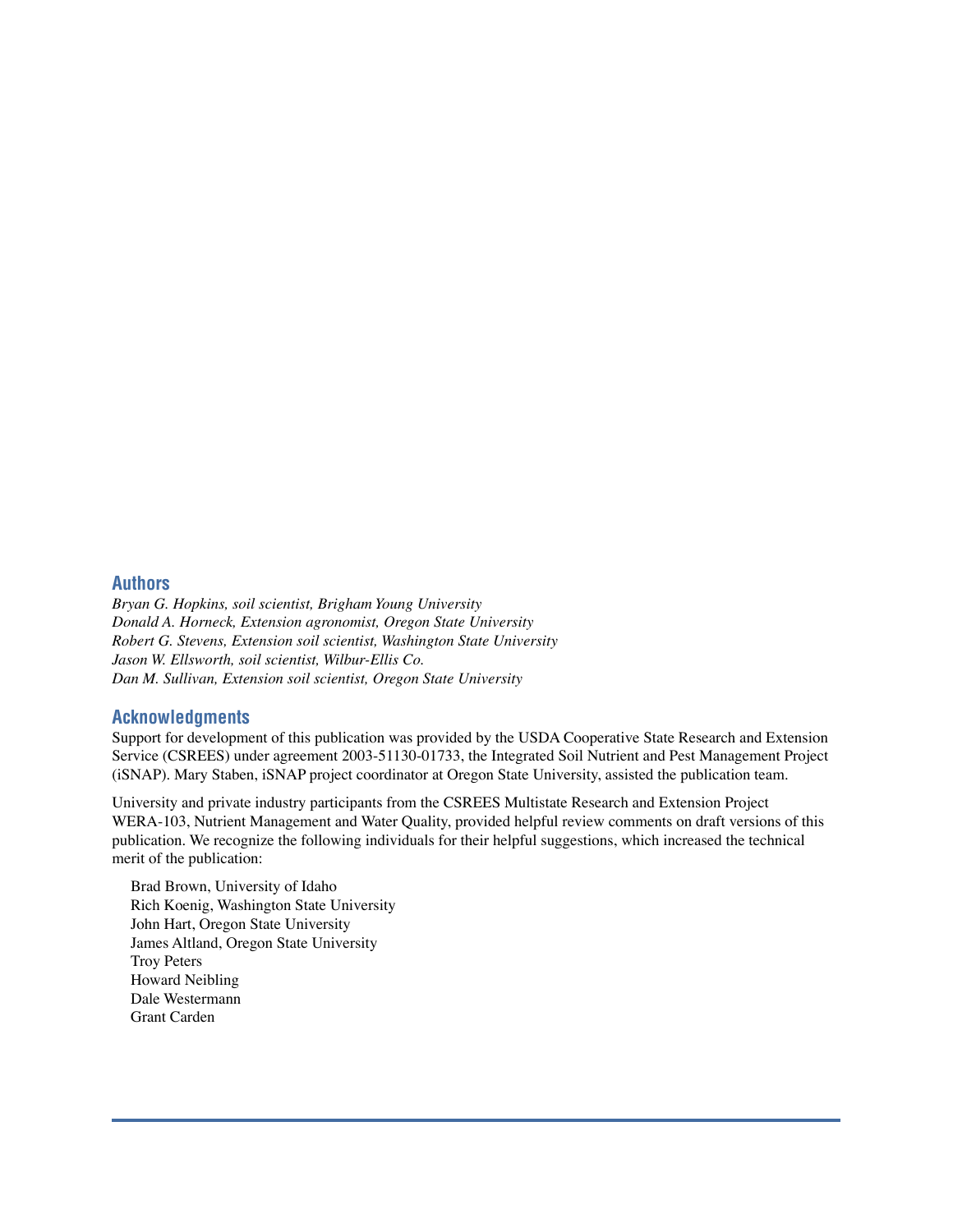# **Contents**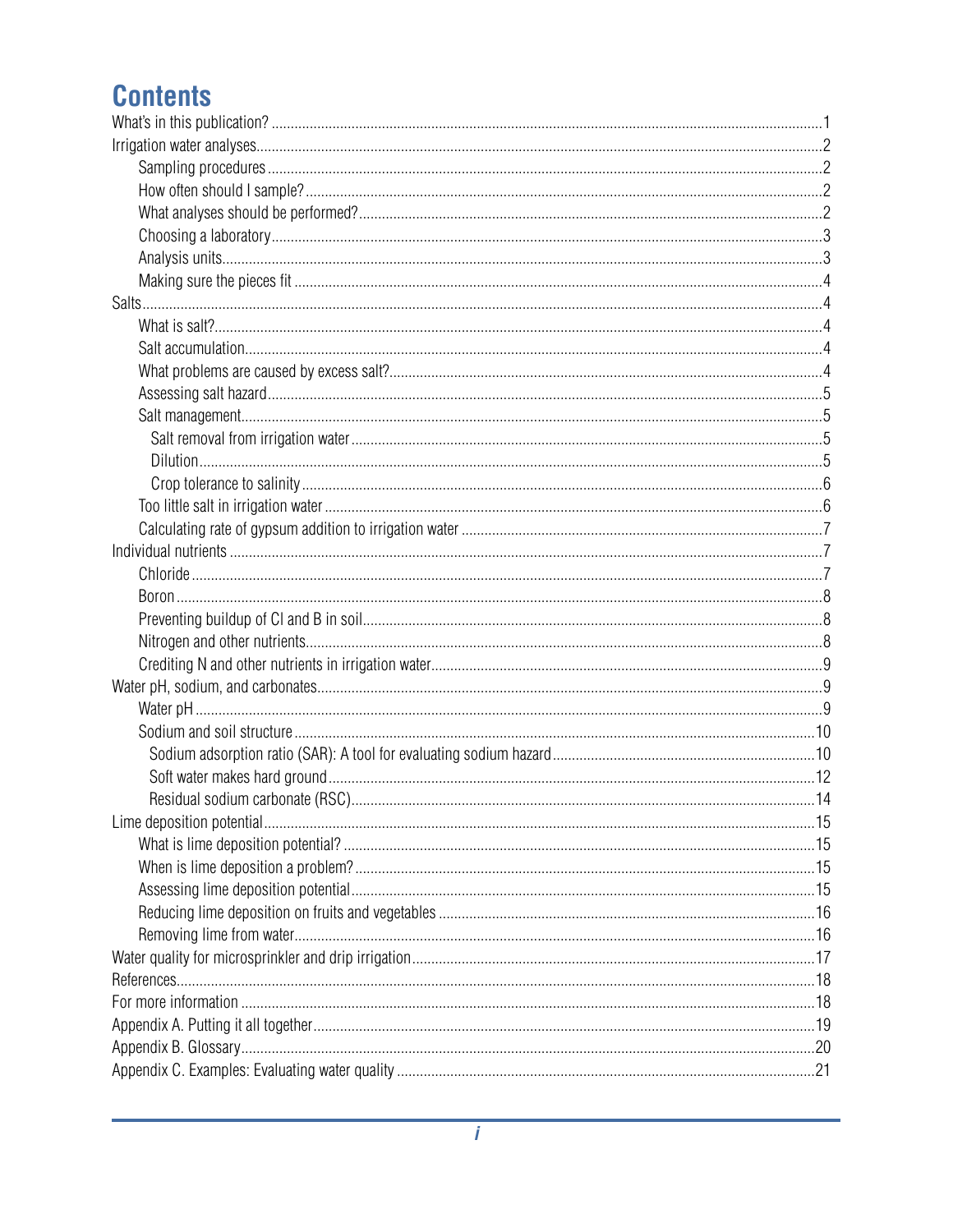# **List of tables**

| Table 1  | Cations, anions, and other measurements recommended for characterizing irrigation water quality2                                  |  |
|----------|-----------------------------------------------------------------------------------------------------------------------------------|--|
| Table 2  |                                                                                                                                   |  |
| Table 3  |                                                                                                                                   |  |
| Table 4  |                                                                                                                                   |  |
| Table 5  |                                                                                                                                   |  |
| Table 6  |                                                                                                                                   |  |
| Table 7  |                                                                                                                                   |  |
| Table 8  |                                                                                                                                   |  |
| Table 9  |                                                                                                                                   |  |
| Table 10 |                                                                                                                                   |  |
| Table 11 |                                                                                                                                   |  |
| Table 12 | How hard irrigation water makes "soft ground," and soft irrigation water makes "hard ground" 12                                   |  |
| Table 13 |                                                                                                                                   |  |
| Table 14 |                                                                                                                                   |  |
| Table 15 | Amount of 95% sulfuric acid (H <sub>2</sub> SO <sub>2</sub> ) required to neutralize 90% of the bicarbonate in irrigation water16 |  |
| Table 16 |                                                                                                                                   |  |
| Table 17 |                                                                                                                                   |  |
| Table 18 |                                                                                                                                   |  |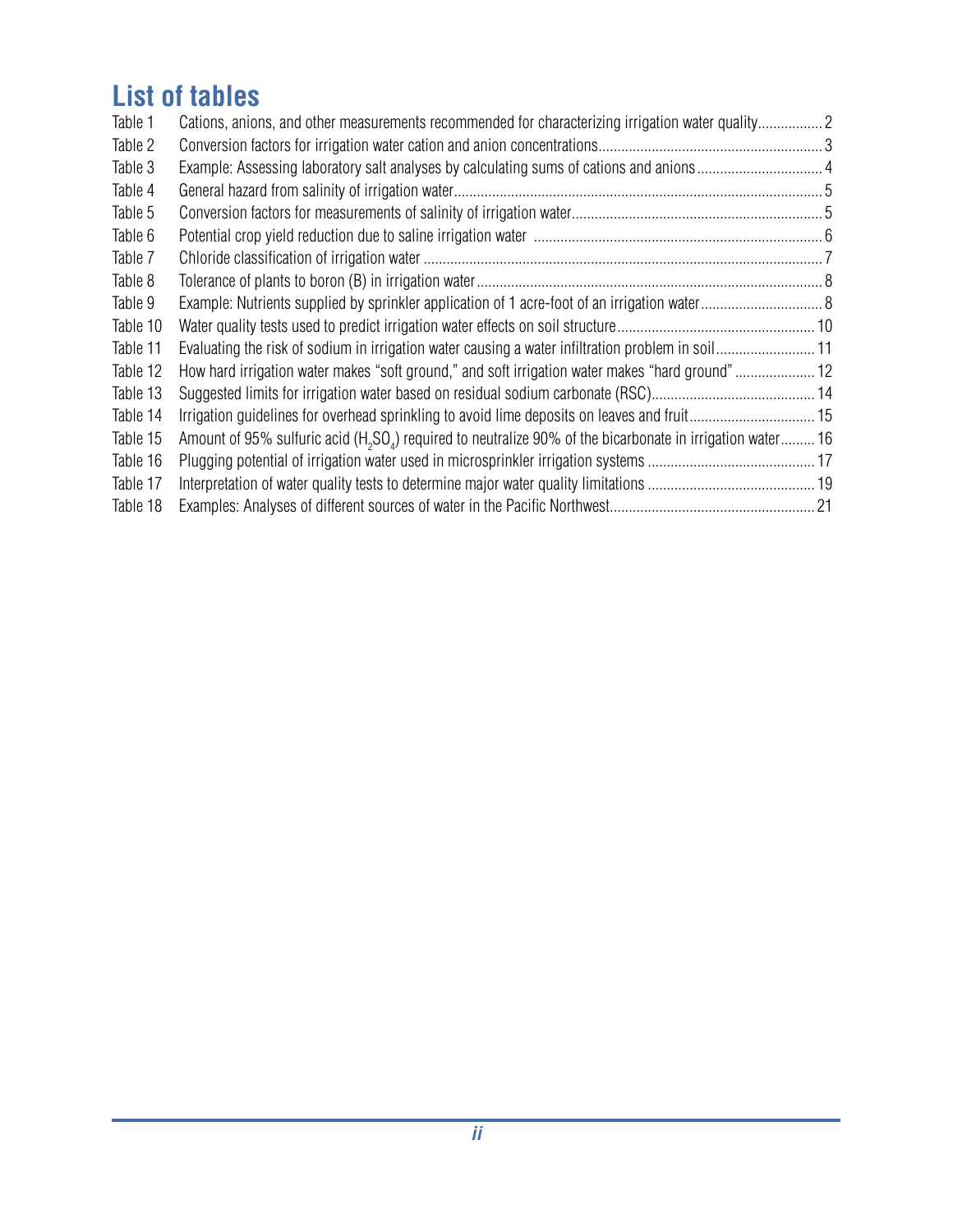# **Managing Irrigation Water Quality for Crop Production in the Pacific Northwest**

Water quality is a concern to everyone who uses water. How to manage water in a specific situation can be both a practical and financial challenge.

This publication focuses on analyses used for typical agricultural irrigation water sources. Water originating from an industrial, livestock, or municipal source may require additional analyses and care.

Some irrigation waters can damage plants directly, while others damage soil structure. The impact of irrigation water on soil and plants depends on the water, soil, crop, and environmental conditions. The tables and guidelines in this publication are not all-encompassing and may not be appropriate for some situations. Experimentation and consultation with experts will help establish a water management program for a particular situation.

After deciding on a water treatment method (e.g., adding gypsum or acid), make sure the

water treatment system is working properly by monitoring the resulting water quality.

# **What's in this publication?**

This publication focuses on using water analyses to choose appropriate water treatment and water management practices for irrigated agriculture. It will help determine:

- *•* What tests are needed to characterize water quality
- How to collect water samples
- *•* How to interpret analytical data from a laboratory
- How to use water analyses to identify water use limitations
- How to determine the amount of salts and nutrients applied by irrigation
- Options for managing irrigation water to avoid:
	- Salt accumulation
	- Excess sodium and soil surface sealing
	- Lime deposition on fruits and vegetables
	- Emitter and nozzle plugging
	- Chloride and boron toxicity
	- Excessive nutrient application

The examples on pages 21–23 provide information on how to evaluate water quality and choose appropriate management practices. Definitions are found in the glossary (page 20). A companion publication, *Managing Saline and Sodic Soils for Crop Production* (in press), will provide guidance for managing irrigated soils.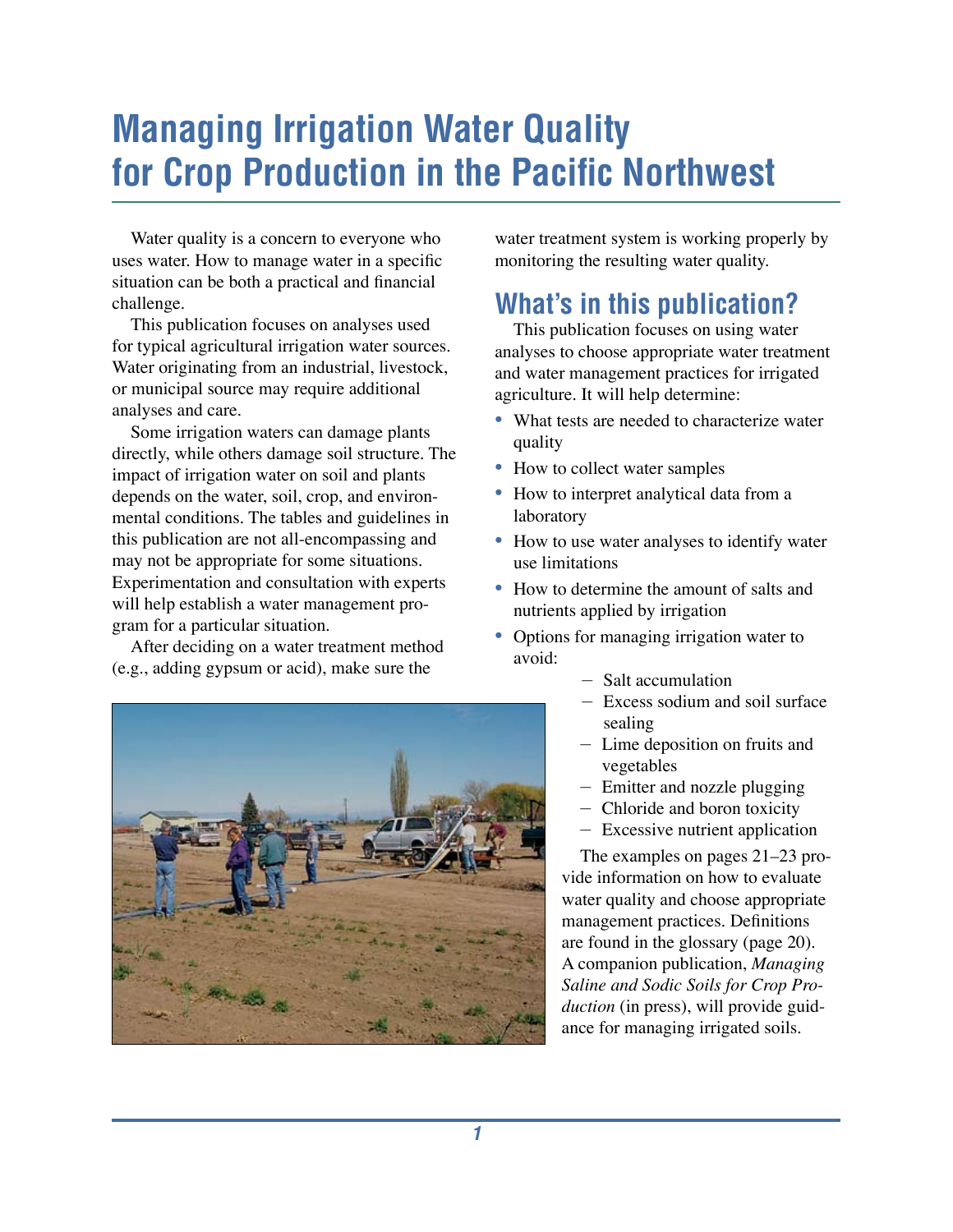# **Irrigation water analyses**

The first step in assessing irrigation water is to test the water. Although past experience with an irrigation water is valuable, a water analysis is essential to prevent irrigation-induced problems.

When sampling for legal or regulatory purposes, consult a laboratory or water analysis expert for sampling guidance.

## **Sampling procedures**

Sampling irrigation water starts with a clean container. A clean 1-quart plastic or glass container is suitable for routine agricultural irrigation water analysis. Plastic containers may be shipped, but glass containers must be hand delivered to the laboratory. Laboratories often provide sample containers, and some laboratories collect samples themselves. Label the container with sample identification, contact information, sample date, and location.

Before sampling, pump the water long enough to clear residual impurities from the irrigation system. (When sampling during an irrigation cycle, this is not an issue.)

Rinse the container at least three times with the water to be tested and fill it all the way to the top. Immediately submit samples to a laboratory for analysis. If possible, samples should remain cool during shipping (below 40°F).

Wastewater containing high concentrations of suspended organic materials (such as raw

manure) requires special handling. Ask the laboratory about its requirements.

## **How often should I sample?**

Testing frequency is based on water use and source. Surface waters are subject to seasonal weather and flow patterns and may need frequent monitoring. The chemical composition of groundwater changes slowly and usually needs to be tested only every few years. Deep basalt aquifers are less likely to change than shallow alluvial aquifers, which are influenced by land practices. As long-term aquifer levels subside, incorporate the resulting changes in water quality into an irrigation water monitoring program.

Analyze water before purchasing or leasing new ground. Also analyze water when a new well or other water source becomes available.

Wastewater sampling frequency, such as for dairy effluent, should be based on the farm's circumstances. Sampling may be dictated by a permit from a regulatory agency. Agricultural wastewaters are less regulated than industrial and municipal sources, but analysis is recommended for proper management.

## **What analyses should be performed?**

Irrigation water samples should be tested for at least the analytes listed in Table 1. Analyzing for iron (Fe) and manganese (Mn) concentration may also be beneficial. Consider the water source when determining what analyses should be performed. Water originating from industrial,

| <b>Cations</b> |                 | <b>Anions</b> |                              | <b>Other</b>                                      |                  |
|----------------|-----------------|---------------|------------------------------|---------------------------------------------------|------------------|
|                |                 |               |                              |                                                   |                  |
| Calcium        | $Ca2+$          | Chloride      | Cŀ                           | Total dissolved solids or electrical conductivity | TDS or EC        |
| Magnesium      | $Ma^{2+}$       | <b>Boron</b>  | BO <sub>3</sub> <sup>3</sup> | Residual sodium carbonate                         | <b>RSCb</b>      |
| Sodium         | Na <sup>+</sup> | Carbonate     | CO <sub>3</sub> <sup>2</sup> | Lime deposition potential                         | <b>LDPb</b>      |
| Potassium      | $K^+$           | Bicarbonate   | HCO <sub>3</sub>             | Sodium adsorption ratio or sodium hazard          | SAR <sup>b</sup> |
|                |                 | Sulfate       | $SO_4^{2-(a)}$               | Acidity/alkalinity                                | рH               |
|                |                 | Nitrate       | $NO_3^{-(a)}$                |                                                   |                  |

|                |  |  | Table 1. Cations, anions, and other measurements recommended for characterizing irrigation |  |
|----------------|--|--|--------------------------------------------------------------------------------------------|--|
| water quality. |  |  |                                                                                            |  |

<sup>a</sup>See Table 2 for conversions to nutrient basis for sulfate (S) and nitrate (N).

<sup>b</sup>RSC, LDP, and SAR are calculated from concentrations of anions and cations present in the water.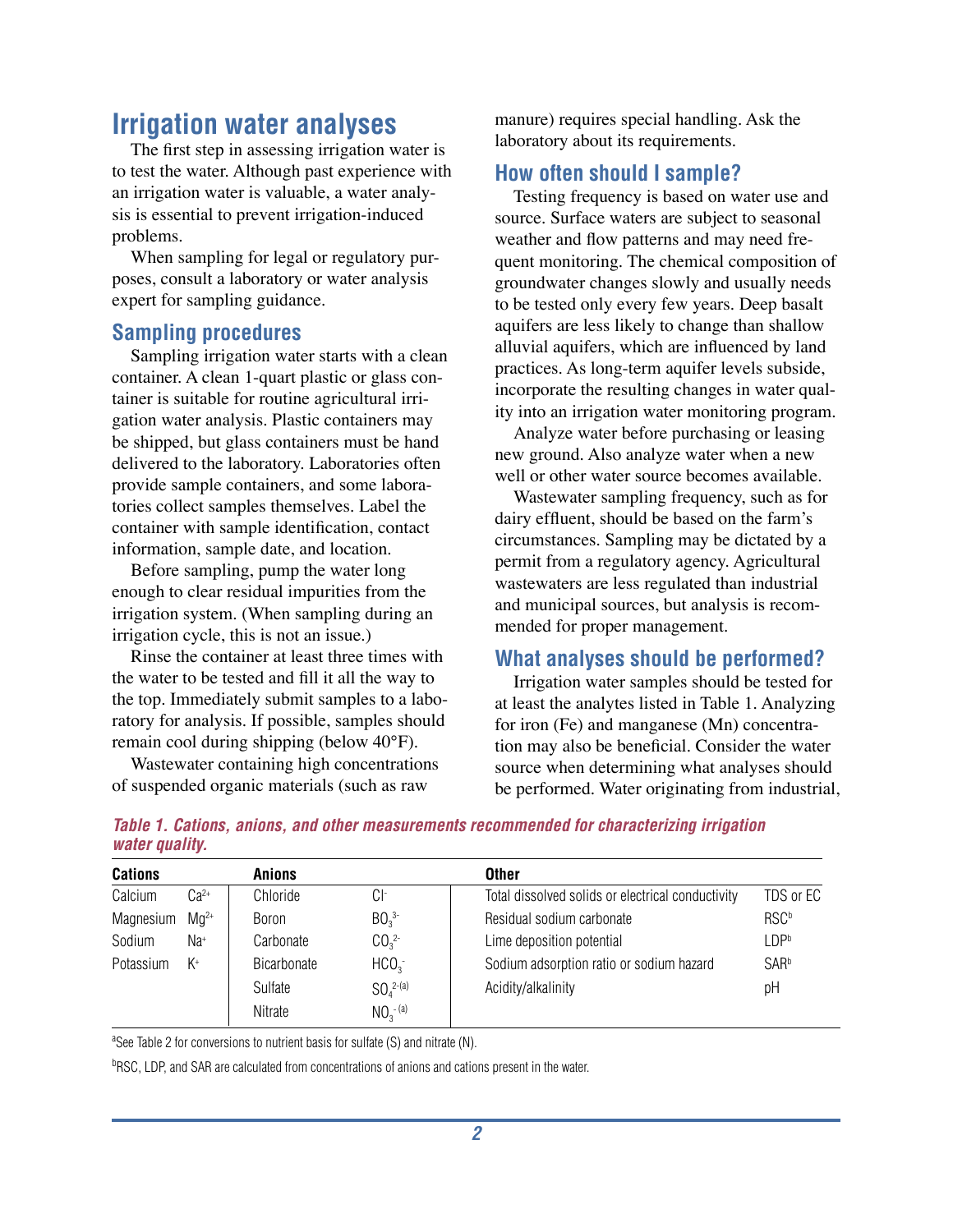livestock, or municipal sources generally requires additional analyses.

### **Choosing a laboratory**

A list of laboratories is available from most local Extension offices or from the state Department of Agriculture. Or, see "References" (page 18) for how to obtain a list of laboratories (OSU Extension publication EM 8677) that provide analyses of irrigation waters in the Pacific Northwest.

A laboratory should have a quality control (QC) program sufficient to ensure that the analytical results are precise and accurate. A lab should use a third-party laboratory proficiency testing QC program, such as NAPT (North American Proficiency Testing).

#### **Analysis units**

Most laboratories report cation and anion concentrations in water as parts per million (ppm, mg/L, or *µ*g/mL). For the following calculations, milliequivalents per liter (meq/L) is needed, and results must be converted from ppm to meq/L: residual sodium carbonate (RSC), sodium adsorption ratio (SAR), lime deposition potential (LDP), and cation:anion balance. For these analyses, it is useful to know the amount of charge  $(-$  or  $+)$  contributed by different ions. A meq of charge from any cation balances a meq of charge from any anion. Table 2 gives conversion factors for converting ppm to meq/L.

Sulfur, nitrogen, and boron exist most commonly in irrigation water as sulfate, nitrate,



and borate compounds, respectively. Therefore, laboratories commonly report these elements in terms of concentration of these compounds. However, as these elements are also essential nutrients, it is helpful to know the concentration of each in terms of the nutrient alone (without the added weight of the attached oxygen). This enables a crop manager to adjust fertilizer recommendations by subtracting the amount of nutrient being applied in the irrigation water directly from the fertilizer recommendations (see "Crediting N and other nutrients in irrigation water," page 9).

#### *Table 2. Conversion factors for irrigation water cation and anion concentrations.*

| Measurement        | <b>Symbol</b>                | To convert from<br>$ppm$ (mg/L)<br>to meg/Lª<br>divide by |
|--------------------|------------------------------|-----------------------------------------------------------|
| Calcium            | $Ca^{2+}$                    | 20                                                        |
| Magnesium          | $Mq^{2+}$                    | 12.2                                                      |
| Sodium             | $Na+$                        | 23                                                        |
| Potassium          | K+                           | 39.1                                                      |
| Chloride           | Cŀ                           | 35.5                                                      |
| Carbonate          | CO <sub>3</sub> <sup>2</sup> | 30                                                        |
| <b>Bicarbonate</b> | HCO <sub>3</sub>             | 61                                                        |
| Sulfate            | $SO_4^{2-}$                  | 48                                                        |
| Sulfate-sulfur     | $SO_4^2 - S$                 | 32.1                                                      |
| Nitrate            | NO <sub>2</sub>              | 62                                                        |
| Nitrate-nitrogen   | $NO3-N$                      | 14                                                        |
| <b>Borate</b>      | BO <sub>33</sub>             | 19.6                                                      |
| Boron              | B                            | 10.8                                                      |

<sup>a</sup>To convert from meq/L to ppm, multiply by the conversion factor.

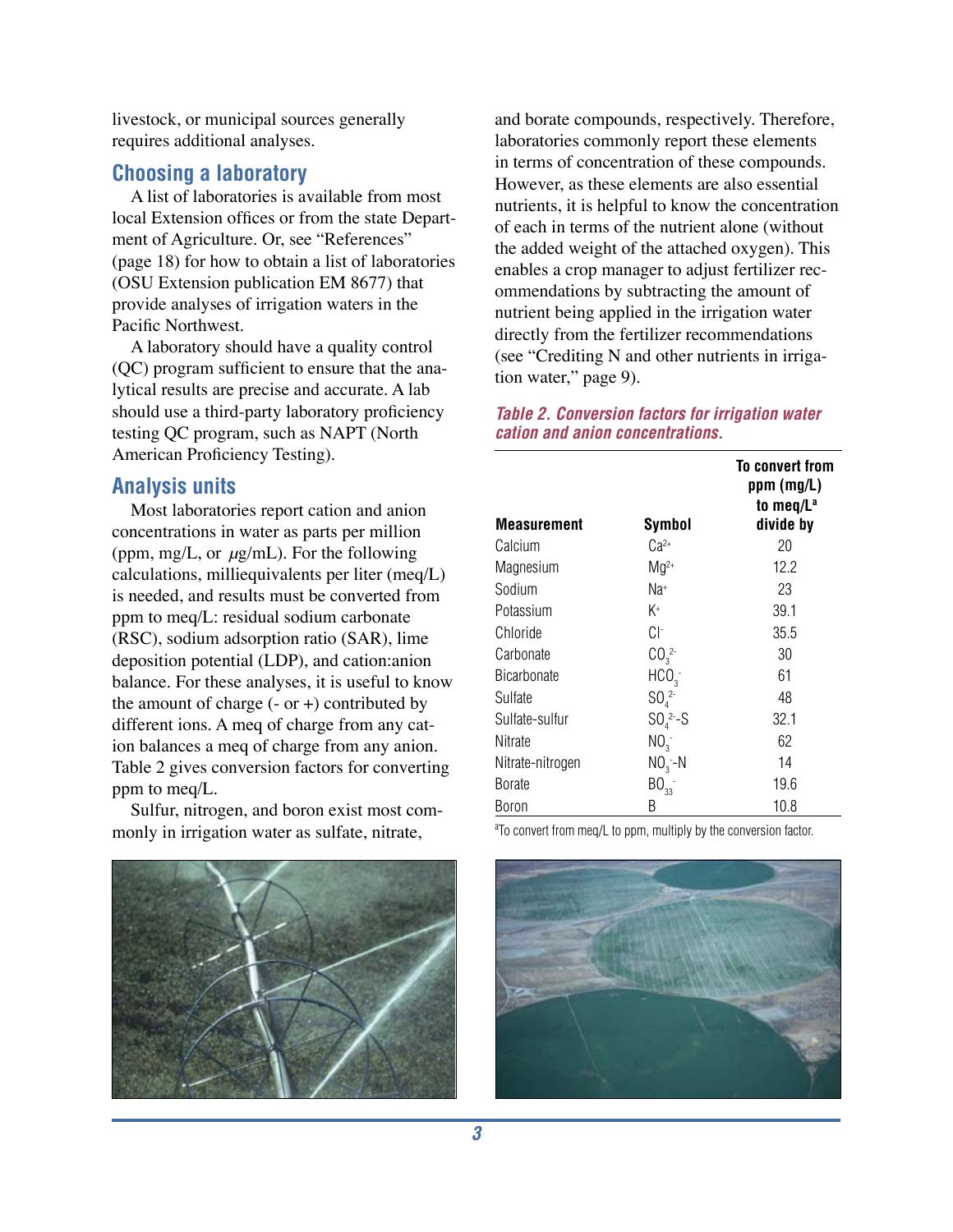#### **Making sure the pieces fit**

One way to evaluate analysis quality is to compare the sum of the cations (+) with the sum of the anions (-) in units of meq/L. These two sums should differ by no more than 20 percent when a water analysis is done correctly. Table 3 is an example of a water sample with 6.3 meq/L cations and 6.1 meq/L anions, demonstrating acceptable cation:anion balance.

# **Salts**

#### **What is salt?**

A salt is a combination of positively charged elements (cations) and negatively charged elements (anions). Cations include calcium, magnesium, sodium, and potassium. Anions that will dissolve in water include carbonate, bicarbonate, nitrate, sulfate, chloride, and boron (Table 1).

#### **Salt accumulation**

Salts accumulate in soil when inputs exceed outputs. Salts are supplied to soil by irrigation water, geologic sources (soil parent material), fertilizers, manures, composts, or any other amendment. Salts are removed by leaching and crop removal. When irrigation water is high in salt, leaching is the only effective way to remove salt.



## **What problems are caused by excess salt?**

Excess salts affect crop production and soil quality. Salt has the following effects on crop yield and quality.

- Soluble salts (those that dissolve in water) damage plants through an osmotic effect; water moves from the area of lower salt concentration (the plant root) to an area of higher salt concentration (the soil). This causes plants to be stressed for water and wilt even though the soil may be wet.
- Soluble salts in irrigation water can desiccate (burn) leaf tissue when applied to foliage.
- *•* Salts deposited on crops can cause leaf and fruit discoloration, reducing market value.
- Irrigation water that supplies nitrogen in excess of crop need may reduce yield and/or quality.

| <b>Cations</b>     | <b>Water analysis</b> |         | <b>Anions</b>                 | <b>Water analysis</b> |         |
|--------------------|-----------------------|---------|-------------------------------|-----------------------|---------|
|                    | (ppm or mg/L)         | (meq/L) |                               | (ppm or $mg/L$ )      | (meq/L) |
| Calcium            | 80                    | 4.0     | Chloride                      | 80                    | 2.3     |
| Magnesium          | 5                     | 0.4     | Carbonate                     | 0                     | 0.0     |
| Sodium             | 36                    | 1.6     | Bicarbonate                   | 125                   | 2.0     |
| Potassium          | 11                    | 0.3     | Sulfate-sulfur <sup>a</sup>   | 22                    | 0.7     |
|                    |                       |         | Nitrate-nitrogen <sup>a</sup> | 15                    | 1.1     |
|                    |                       |         | <b>Boron</b> b                | 0.2                   | 0.02    |
| <b>Sum cations</b> |                       | 6.3     | <b>Sum anions</b>             |                       | 6.1     |

a Nitrate-N and sulfate-S are presented on a nutrient basis (as N and S). See Table 2 for appropriate conversions if the lab reports on an ion basis (S as sulfate, N as nitrate).

**Boron has several anionic forms and is reported as elemental.**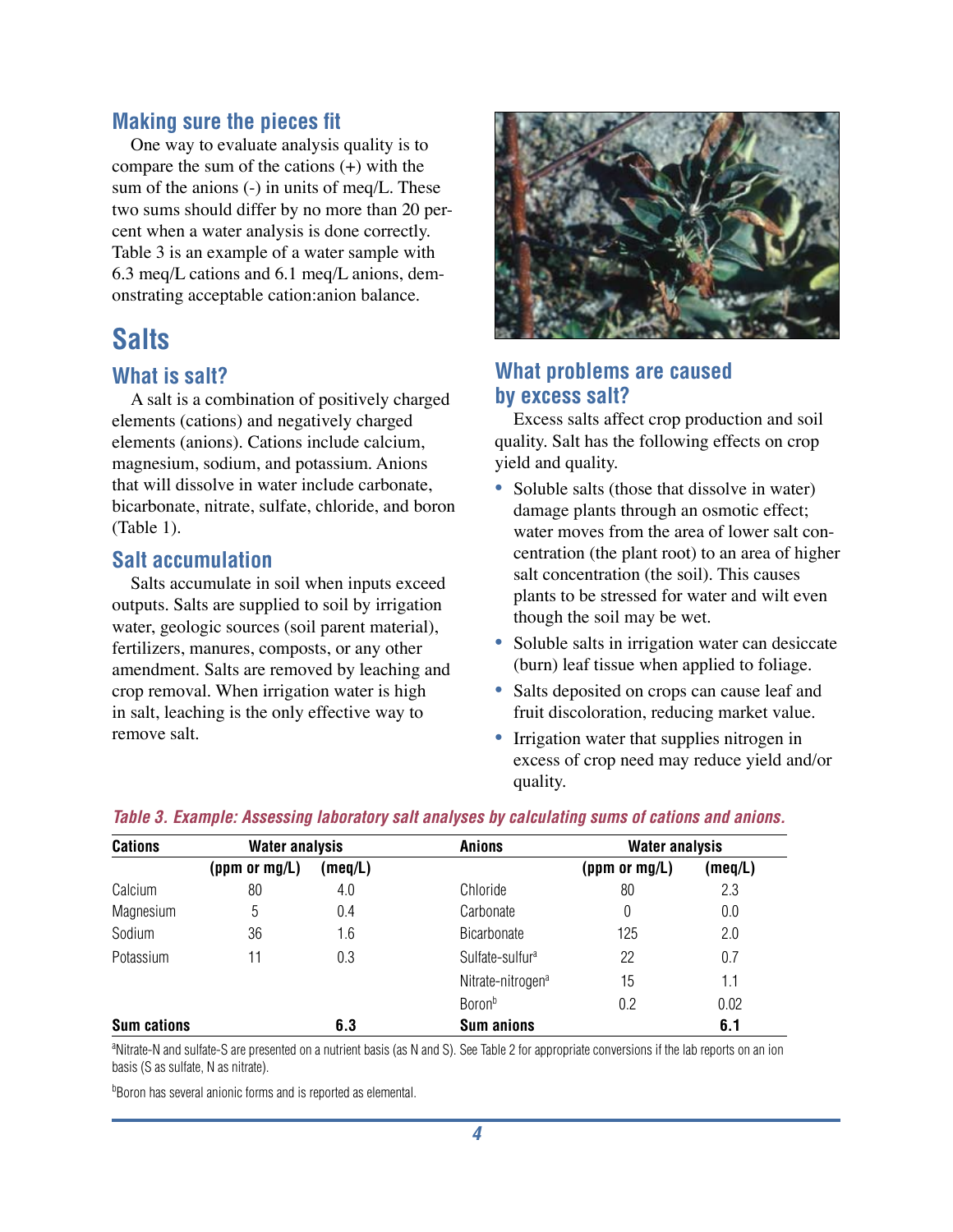Salt has the following effects on soil quality.

- Irrigation water with a high ratio of sodium to calcium + magnesium (high SAR) limits water movement into the soil (infiltration) and through the soil (percolation).
- Salts supplied by irrigation water can accumulate in soil, reducing cropping options and increasing management costs.

A common misconception is that salt damage is associated with sodium and/or sodium chloride (table salt). In fact, salt damage results from the sum of all soluble cations and anions present. Problems caused specifically by sodium are discussed on pages 10–14.

#### **Assessing salt hazard**

Salts in a water sample are measured by total dissolved solids (TDS) or electrical conductivity (EC). The higher the TDS or EC, the higher the salt hazard. Irrigation water is classified by its salt hazard in Table 4.

For example, water with an EC of 1.0 contains 640 ppm salt. When irrigating with 3 acrefeet of this water, approximately 2.6 tons of salt per acre are applied every year.

*(640 ppm salt x 2.7 [million lb water per acrefoot] x 3 acre-feet water) ÷ 2,000 lb per ton = 2.6 tons salt per acre*

TDS and EC are reported in a variety of units. If necessary, use Table 5 to convert units to those used in Table 4.

#### **Salt management**

#### *Salt removal from irrigation water*

Unfortunately, desalinization, the removal of salt from water, is not cost-effective because of the energy required to distill water or the amount of filtration needed. For example, reverse osmosis will remove salt, but 90 percent of the water is wasted and only 10 percent is usable after filtration.

#### *Dilution*

When a nonsaline water source is available, but in insufficient quantity to meet all of the crop's needs, it can be mixed with saline water to dilute the salt. Dilution is the only economical way to reduce the salt concentration in irrigation water.

| <b>Water electrical</b><br>conductivity<br>(EC) | Water total<br>dissolved solids<br>(TDS) | Salinity hazard and effects on management                                                                                                                                      |
|-------------------------------------------------|------------------------------------------|--------------------------------------------------------------------------------------------------------------------------------------------------------------------------------|
| (mmhos/cm or dS/m)                              | (ppm)                                    |                                                                                                                                                                                |
| below 0.25                                      | below 160                                | Very low hazard. No detrimental effects on plants, and no soil buildup expected.                                                                                               |
| $0.25 - 0.75$                                   | 160-480                                  | Low hazard. Sensitive plants may show stress; moderate leaching prevents salt<br>accumulation in soil.                                                                         |
| $0.75 - 2.0$                                    | 480-1,280                                | Medium hazard. Salinity may adversely affect plants. Requires selection of salt-<br>tolerant plants, careful irrigation, good drainage, and leaching.                          |
| $2.0 - 3.0$                                     | 1,280-1,920                              | Medium-high hazard. Will require careful management to raise most crops.                                                                                                       |
| Above 3.0                                       | Above 1,920                              | High hazard. Generally unacceptable for irrigation, except for very salt-tolerant<br>plants where there is excellent drainage, frequent leaching, and intensive<br>management. |

#### *Table 4. General hazard from salinity of irrigation water.*

| Table 5. Conversion factors for measurements of salinity of irrigation water. |
|-------------------------------------------------------------------------------|
|-------------------------------------------------------------------------------|

| Measurement             | Symbol | To convert                  | Divide by | To obtain             |
|-------------------------|--------|-----------------------------|-----------|-----------------------|
| Total dissolved solids  | TDS    | $mg/L$ or ppm or $\mu$ g/mL | 640       | EC (dS/m or mmhos/cm) |
| Electrical conductivity | EС     | dS/m                        |           | mmhos/cm              |
| Electrical conductivity | ЕC     | umhos/cm                    | .000      | mmho/cm               |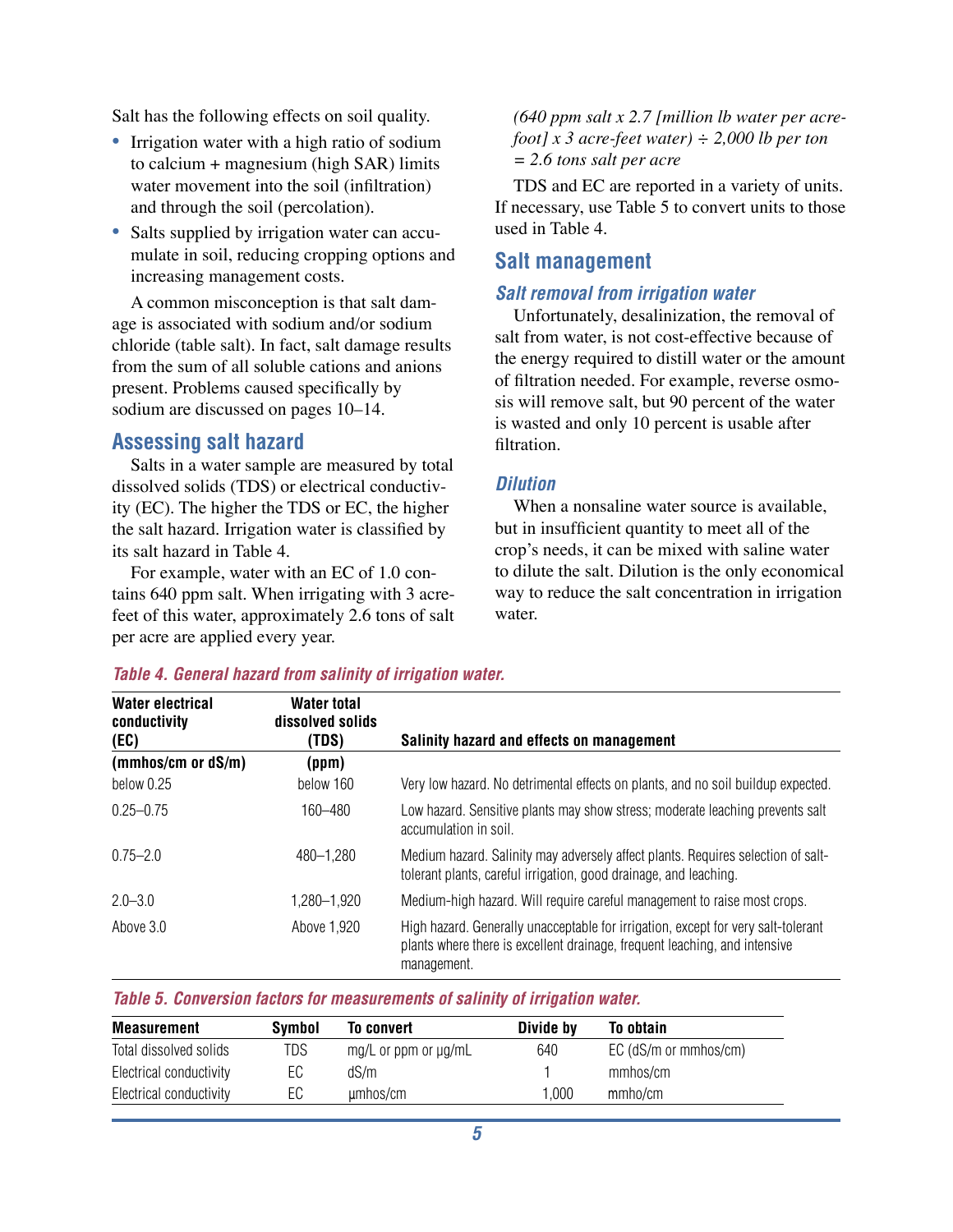#### *Crop tolerance to salinity*

The following factors are important to keep in mind when managing salts for crop production.

- Salt damage is related to crop sensitivity (Table 6). For example, high-EC irrigation water significantly reduces potato yields, but might not affect wheat as severely.
- Crop tolerance changes with crop growth stage. Plants are most sensitive to elevated salt levels at germination and as immature seedlings. For example, sugarbeets are sensitive to salt as seedlings, but are more tolerant to salt at later growth stages. Seed size also affects salt sensitivity; smaller seeds usually are more sensitive to salts.
- *•* High air temperature, intense sunlight, and/or low humidity can worsen leaf burn from irrigation water salts.
- *•* Leaching need increases with increased water EC.
- As irrigation efficiency increases (less water is applied to grow the crop), leaching decreases, and the likelihood of salt accumulation increases. Regardless of the irrigation system, salts need to be leached from the soil profile periodically via irrigation and/or precipitation.



*•* A number of crop, soil, and irrigation management practices can be used to maintain productivity when using high-salt irrigation water. These practices are discussed in *Managing Saline and Sodic Soils for Crop Production* (in press)*.*

## **Too little salt in irrigation water**

Water with an EC below 0.2 mmhos/cm can also cause problems. Very low EC water dilutes and/or leaches calcium and makes soil aggregates susceptible to disintegration, causing water infiltration problems.

Adding a calcium salt, such as gypsum or calcium chloride, to the irrigation water and raising the EC to 0.2 to 0.3 mmhos/cm can

|                        |       |                                                          | <b>Estimated crop yield reduction</b> |     |
|------------------------|-------|----------------------------------------------------------|---------------------------------------|-----|
| Crop                   | $0\%$ | 10%                                                      | 25%                                   | 50% |
|                        |       | Electrical conductivity (EC) of water (dS/m or mmhos/cm) |                                       |     |
| Barley                 | 4.3   | 6.7                                                      | 8.7                                   | 12  |
| Wheat                  | 4.0   | 4.9                                                      | 6.4                                   | 8.7 |
| Sugarbeet <sup>a</sup> | 4.7   | 5.8                                                      | 7.5                                   | 10  |
| Alfalfa                | 1.3   | 2.2                                                      | 3.6                                   | 5.9 |
| Potato                 | 1.1   | 1.7                                                      | 2.5                                   | 3.9 |
| Corn (grain)           | 1.1   | 1.7                                                      | 2.5                                   | 3.9 |
| Corn (silage)          | 1.2   | 2.1                                                      | 3.5                                   | 5.7 |
| Onion                  | 0.8   | 1.2                                                      | 1.8                                   | 2.9 |
| <b>Beans</b>           | 0.7   | 1.0                                                      | 1.5                                   | 2.4 |

#### *Table 6. Potential crop yield reduction due to saline irrigation water.*

a Especially sensitive during germination. EC should not exceed 3 dS/m for garden beets and sugarbeets during germination. Source: Adapted from Ayers (1977).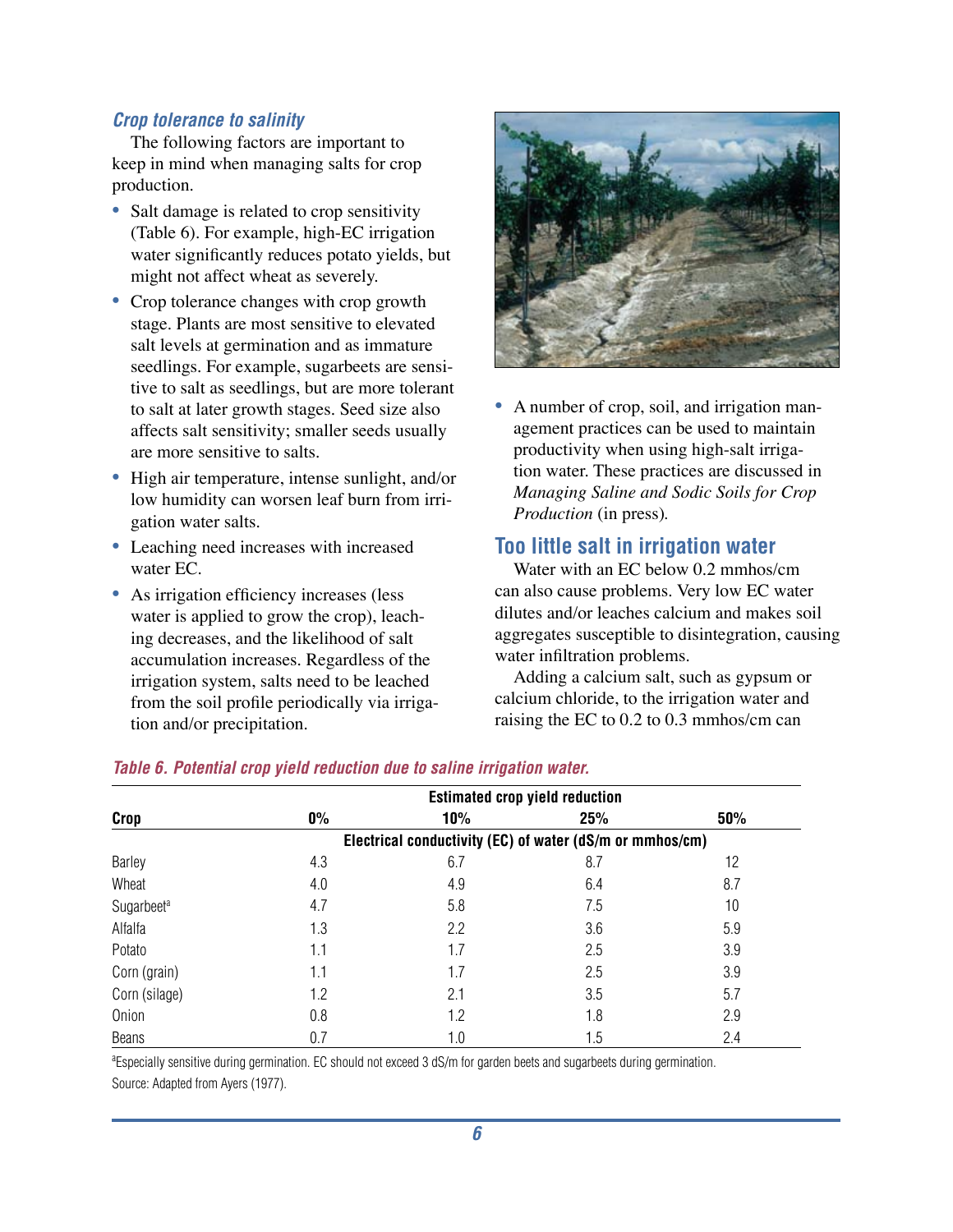# **Calculating rate of gypsum addition to irrigation water**

**Example:** Irrigation water has an EC of 0.1 mmhos/cm. A grower needs to know how much gypsum (75 percent purity) to add to 1 acre-foot of water to increase EC to 0.25 mmhos/cm.

**Step 1.** Determine how much the EC of the irrigation water needs to increase.

**Equation:** Target EC – present EC

**Calculation:** *0.25 mmhos/cm (target) – 0.10 mmhos/cm (present) = 0.15 mmhos/cm*

**Step 2.** Calculate the rate of pure gypsum addition.

**Equation:** Target EC increase (from Step 1) x 640 (ppm salt per unit of EC) x 2.7 (million lb water per acre-ft)

**Calculation:** *0.15 x 640 x 2.7 = 259 lb gypsum/acre-ft*

**Step 3.** Calculate the application rate based on the purity of the gypsum.

**Equation:** Pure gypsum needed x (100  $\div$  % purity of material)

**Calculation:** *259 lb x (100 ÷ 75) = 345 lb of 75% pure gypsum/acre-ft*

**Note:** Other soluble calcium sources can substitute for gypsum. Adjust for Ca percentage, and use care to avoid materials detrimental to plants and soils.

prevent infiltration problems. See "Calculating rate of gypsum addition to irrigation water" to determine the amount of gypsum or calcium chloride needed to increase EC.

# **Individual nutrients**

Excess amounts of some nutrients in irrigation water may damage crops and limit crop rotation options. Irrigation waters differ widely in concentrations of nutrients (see "Examples," pages 21–24).

High concentrations of chloride (Cl) or boron (B) can damage crops. Nitrogen in irrigation water should be subtracted from the recommended fertilizer N to be applied to avoid excessive vegetative growth and succulence and to minimize nitrate leaching to groundwater. Nitrogen supplied by irrigation water can substitute for fertilizer N. Other nutrients supplied by irrigation waters may also satisfy or exceed crop needs.

## **Chloride**

Excess chloride deposited on leaves causes foliar burn. Some plants are more susceptible to chloride than others (Table 7).

Damage caused by high-chloride irrigation water can be minimized by planting a less sensitive crop; avoiding foliar contact by using furrow, flood, or drip irrigation; and rinsing the plants at the end of each irrigation event if a source of high-quality water is available.

| <b>Chloride</b> | <b>Effect on crops</b>                     | <b>Susceptible plants</b>                                         |
|-----------------|--------------------------------------------|-------------------------------------------------------------------|
| (mg/L or ppm)   |                                            |                                                                   |
| below 70        | Safe for most plants                       | Rhododendron, azalea, blueberry, dry beans                        |
| $70 - 140$      | Sensitive plants<br>show injury            | Onion, mint, carrot, lettuce, pepper, grape, raspberry            |
| $140 - 350$     | Moderately sensitive plants<br>show injury | Potato, alfalfa, sudangrass, squash, wheat, sorghum, corn, tomato |
| above 350       | Can cause severe problems                  | Sugarbeet, barley, asparagus, cauliflower                         |

*Table 7. Chloride classification of irrigation water.* 

Source: Adapted from Ayers and Westcot (1985).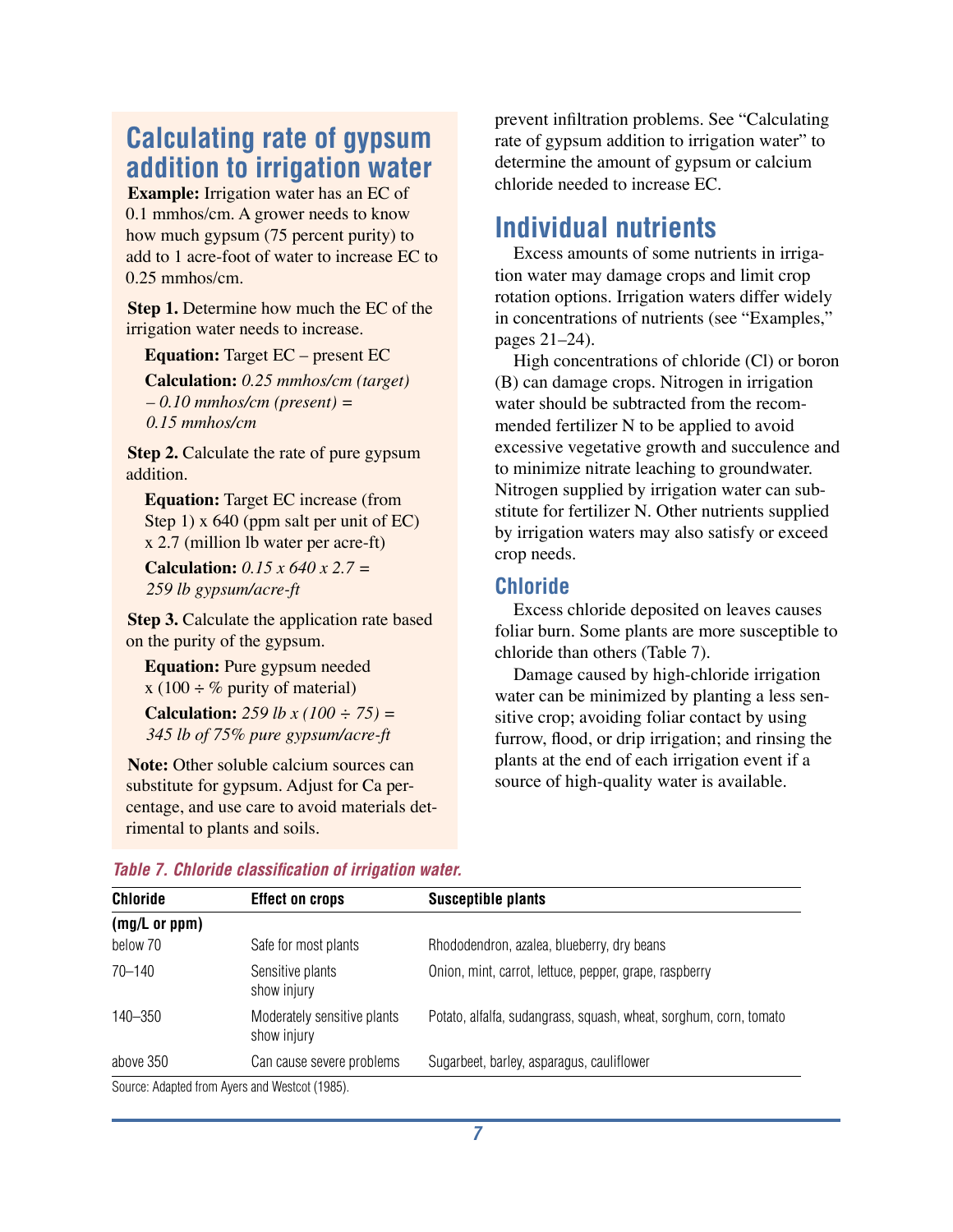#### **Boron**

Boron is toxic to many crops at levels only slightly above those required for growth. Boron concentrations in water of 1 ppm can damage sensitive fruit crops, while other crops may not be damaged until B exceeds 4 ppm (Table 8). High B concentrations in the Pacific Northwest are more common in water from deep basalt wells than in water from shallow alluvial wells.

#### **Preventing buildup of Cl and B in soil**

Long-term accumulation of Cl and B in soil can be assessed by soil testing. Buildup of excessive amounts is prevented by periodic leaching. Time leaching events to minimize nitrate-N leaching. See *Managing Saline and Sodic Soils for Crop Production* for more information.

## **Nitrogen and other nutrients**

Irrigation water may supply substantial amounts of nitrogen and other nutrients. Recycled surface irrigation waters (example in Table 9) often are rich in nutrients. Irrigation water diverted directly from streams usually contains lower nutrient concentrations.

Credit nutrients in irrigation water when determining amounts of nutrients to supply from other sources (fertilizers, manures, etc.). Calculate credits from irrigation water analyses (See "Crediting N and other nutrients in irrigation water," page 9.)

Application of excessive amounts of N can reduce crop quality through several mechanisms.

• Excess N generates excess vegetative growth at the expense of crop yield and impacts maturity, quality, and/or storability, which is

| <b>Boron</b>  | Rating               | <b>Susceptible plants</b>                                                                       |
|---------------|----------------------|-------------------------------------------------------------------------------------------------|
| (mg/L or ppm) |                      |                                                                                                 |
| below 0.5     | Extremely sensitive  | Blackberry                                                                                      |
| $0.5 - 0.75$  | Very sensitive       | Peach, cherry, plum, grape, walnut, beans                                                       |
| $0.75 - 1$    | Sensitive            | Wheat, barley, lima bean, garlic, onion, lupine, strawberry, walnut                             |
| $1 - 2$       | Moderately sensitive | Pepper, pea, carrot, radish, potato, cucumber,                                                  |
| $2 - 4$       | Moderately tolerant  | Lettuce, cabbage, turnip, Kentucky bluegrass, oats, corn, mustard, clover, squash,<br>muskmelon |
| $4 - 6$       | Tolerant             | Sorghum, tomato, alfalfa, vetch, sugarbeet, table beet                                          |
| $6 - 15$      | Very tolerant        | Asparagus                                                                                       |

#### *Table 8. Tolerance of plants to boron (B) in irrigation water.*

|  |  | Table 9. Example: Nutrients supplied by sprinkler application of 1 acre-foot of irrigation water. |
|--|--|---------------------------------------------------------------------------------------------------|
|  |  |                                                                                                   |

| <b>Nutrient</b> | <b>Concentration in irrigation water</b> | Nutrient supplied <sup>a</sup> |  |
|-----------------|------------------------------------------|--------------------------------|--|
|                 | (ppm)                                    | $(lb/acre-fit)$                |  |
| Calcium         | 80                                       | 216                            |  |
| Magnesium       | 5                                        | 14                             |  |
| Sodium          | 36                                       | 97                             |  |
| Potassium       | 11                                       | 30                             |  |
| Chloride        | 80                                       | 216                            |  |
| Sulfate-S       | 22                                       | 59                             |  |
| Nitrate-N       | 15                                       | 41                             |  |
| Boron           | 0.2                                      | 0.5                            |  |

<sup>a</sup>Convert ppm to lb/acre-ft in irrigation water by multiplying by 2.7.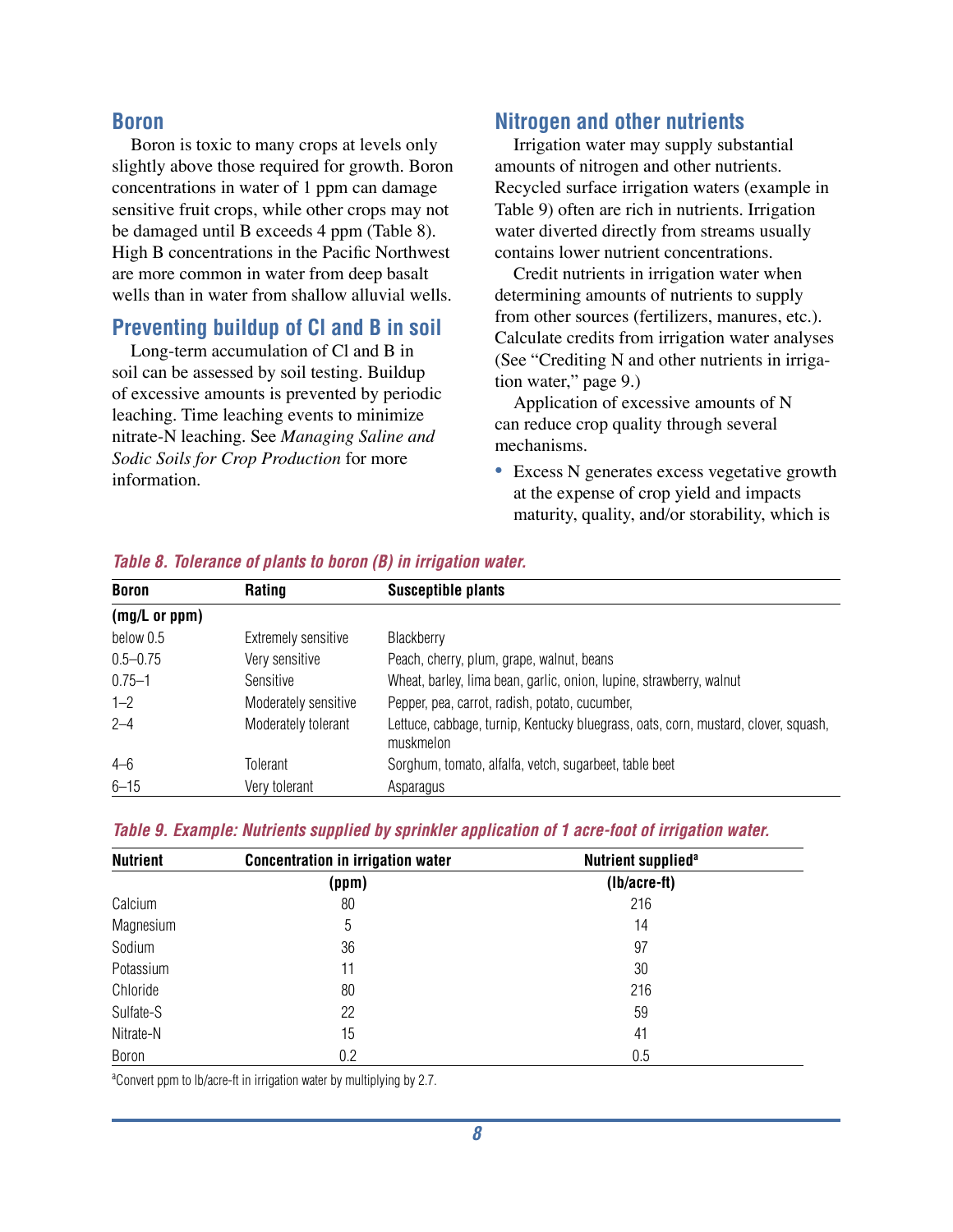important for crops such as potatoes, grass seed, sugarbeets, and apples.

*•* Excess N results in a more succulent plant, which may be more susceptible to insects, pathogens, and frost damage.

# **Crediting N and other nutrients in irrigation water**

**Example:** A grower applies 30 inches of water via sprinkler irrigation during the growing season. The irrigation water contains 10 mg nitrate-N/liter. Calculate nitrate-N applied in lb/acre.

**Equation:** Nutrient applied (lb/acre) = A x B x C x 0.227

- $A =$  irrigation water applied (in/acre)
- $B =$  nutrient concentration in water (mg/L or ppm)
- $C =$  decimal fraction of applied water retained in the field (for sprinkler or drip irrigation,  $C = 1$ ; for furrow irrigation systems,  $C = 0.5$ )
- 0.227 is the factor for converting ppm to lb/acre-inch of water

**Calculation:** *Nitrate-N applied (lb/acre) = 30 x 10 x 1.0 x 0.227 = 68 lb/acre*

**Note:** The calculation above assumes that the lab reports in units of ppm (mg/L). If the lab reports nutrients in other units, use the following equations to convert to ppm:

ppm nitrate  $(NO<sub>3</sub>) \div 4.4$  $=$  ppm nitrate-N (NO<sub>3</sub>-N) ppm sulfate  $(SO<sub>4</sub>) \div 3.0$  $=$  ppm sulfate-S (SO<sub>4</sub>-S) meq/L nutrient x its equivalent weight (conversion factor in Table 2)  $=$  ppm nutrient (for example: meq/L potassium  $[K] \times 39.1 =$  ppm potassium  $[K]$ 

# **Water pH, sodium, and carbonates**

In this section we explain the following:

- *•* How water pH, sodium, and carbonate concentrations can limit water use options
- Options for adjusting water chemistry
- How to calculate the quantity of amendments needed to correct water chemistry

Decisions about water chemistry corrections require irrigation water analyses for pH, electrical conductivity, cations (sodium, calcium, and magnesium), and anions (carbonate and bicarbonate) in units of meq/L. To convert water analysis values from ppm to meq/L, see Table 2.

## **Water pH**

Water pH generally is not a problem itself, but it is an indicator of other problems such as sodium and carbonates. Irrigation water tends to be alkaline, commonly in the range of pH 7.2 to 8.5. As irrigation water pH increases above 8.2, the potential for sodium problems increases.

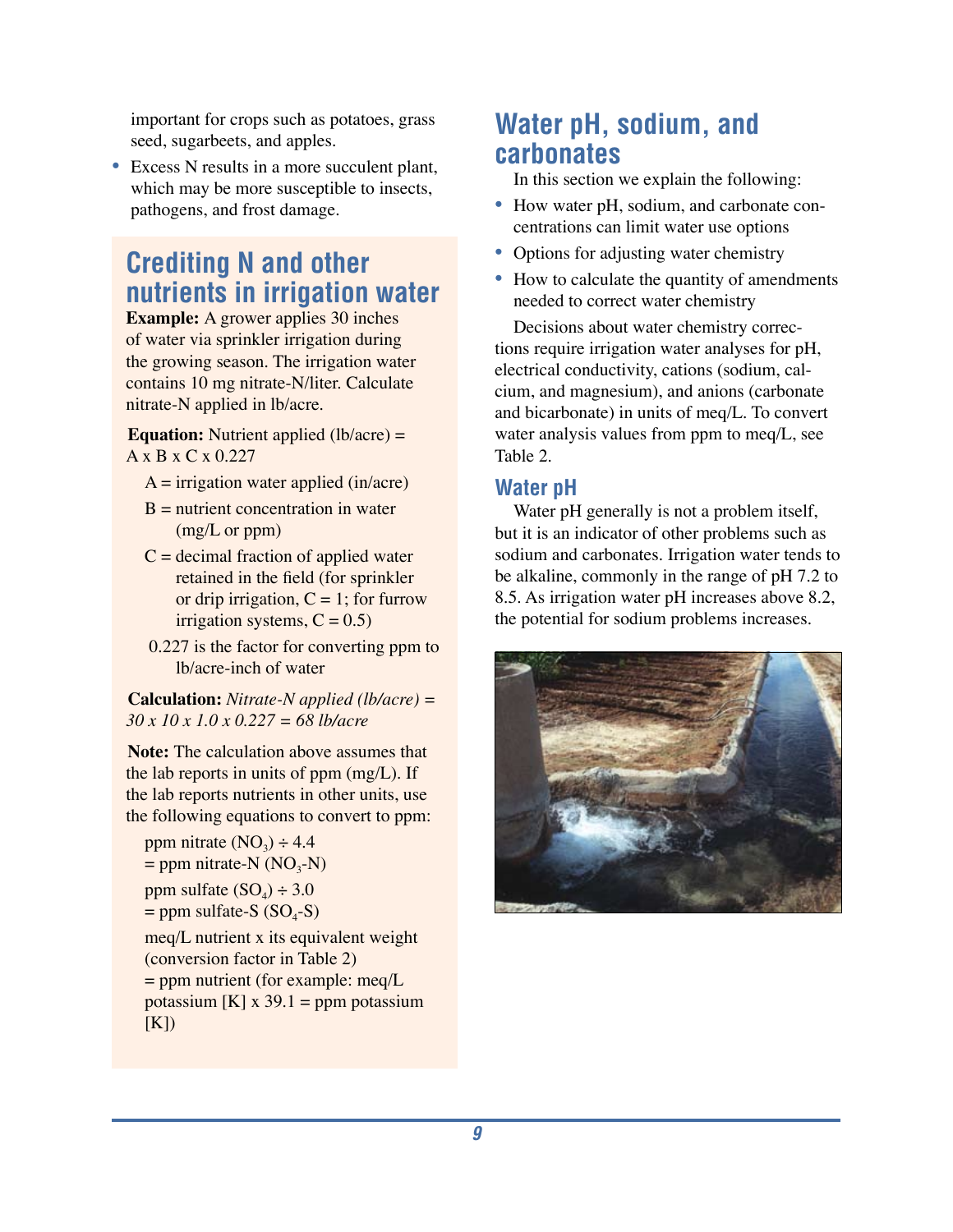Other management issues related to water pH include the following.

- Water pH can affect performance and persistence of some herbicides.
- *•* High-pH water can reduce the effectiveness of some N fertilizers applied through irrigation.
- *•* Long-term irrigation with high-pH water may cause soil pH to increase.

## **Sodium and soil structure**

Too much sodium relative to calcium + magnesium in water can damage soil structure. (See "Soft water makes hard ground," page 12.) To understand the potential effects of irrigation water on soil structure, several irrigation water characteristics need to be evaluated (Table 10).

## *Sodium adsorption ratio (SAR): A tool for evaluating sodium hazard*

An equation used to predict irrigation water sodium hazard is the sodium adsorption ratio (SAR). SAR is the ratio of sodium to calcium and magnesium. The higher the SAR, the greater the sodium hazard. SAR is calculated as:

$$
SAR = \frac{[Na^{+}]}{\sqrt{0.5([Ca^{2+}]+[Mg^{2+}])}}
$$



In other words, SAR equals the sodium concentration (meq/L) divided by the square root of half of the sum of calcium + magnesium concentrations (meq/L).

When an irrigation water analysis has cations in ppm or mg/L, they must be converted to meq/L, as shown in Table 2, before calculating SAR.

The SAR is not enough by itself to predict the impact of irrigation water on soil. Other components of a water analysis also affect sodium hazard (Table 10). Using EC and SAR to assess the sodium hazard is discussed on page 11. Residual sodium carbonate, another measure of sodium hazard, is discussed on page 14.

#### *Table 10. Water quality tests used to predict irrigation water effects on soil structure.*

| <b>Water quality test</b>                                                                     | Effect of chemical property on soil structure                                                                                                                                                                                                                                                                                 |
|-----------------------------------------------------------------------------------------------|-------------------------------------------------------------------------------------------------------------------------------------------------------------------------------------------------------------------------------------------------------------------------------------------------------------------------------|
| Relative concentrations of calcium, magnesium,<br>and sodium (sodium adsorption ratio or SAR) | The higher the SAR, the greater the risk of damaging soil structure.                                                                                                                                                                                                                                                          |
| Dissolved salt (electrical conductivity or EC)                                                | Increased salt concentration (higher EC) in water helps maintain soil structure.<br>(Note, however, that a higher EC increases the salt hazard; see Table 4, page 5.)                                                                                                                                                         |
| Residual sodium carbonate (RSC)                                                               | When RSC is positive, calcium is lost from the soil solution via the following<br>chemical reaction:<br>carbonates in water + soil calcium $\Rightarrow$ calcium carbonate (lime deposit in soil)<br>This loss of calcium from the soil solution increases SAR in the soil solution,<br>thereby increasing the sodium hazard. |
| Alkalinity (pH)                                                                               | As pH increases above 8.2, the risk of destroying soil structure increases because<br>of sodium accumulation. Soil with a pH above 8.4 is an indication of sodium<br>predominance.                                                                                                                                            |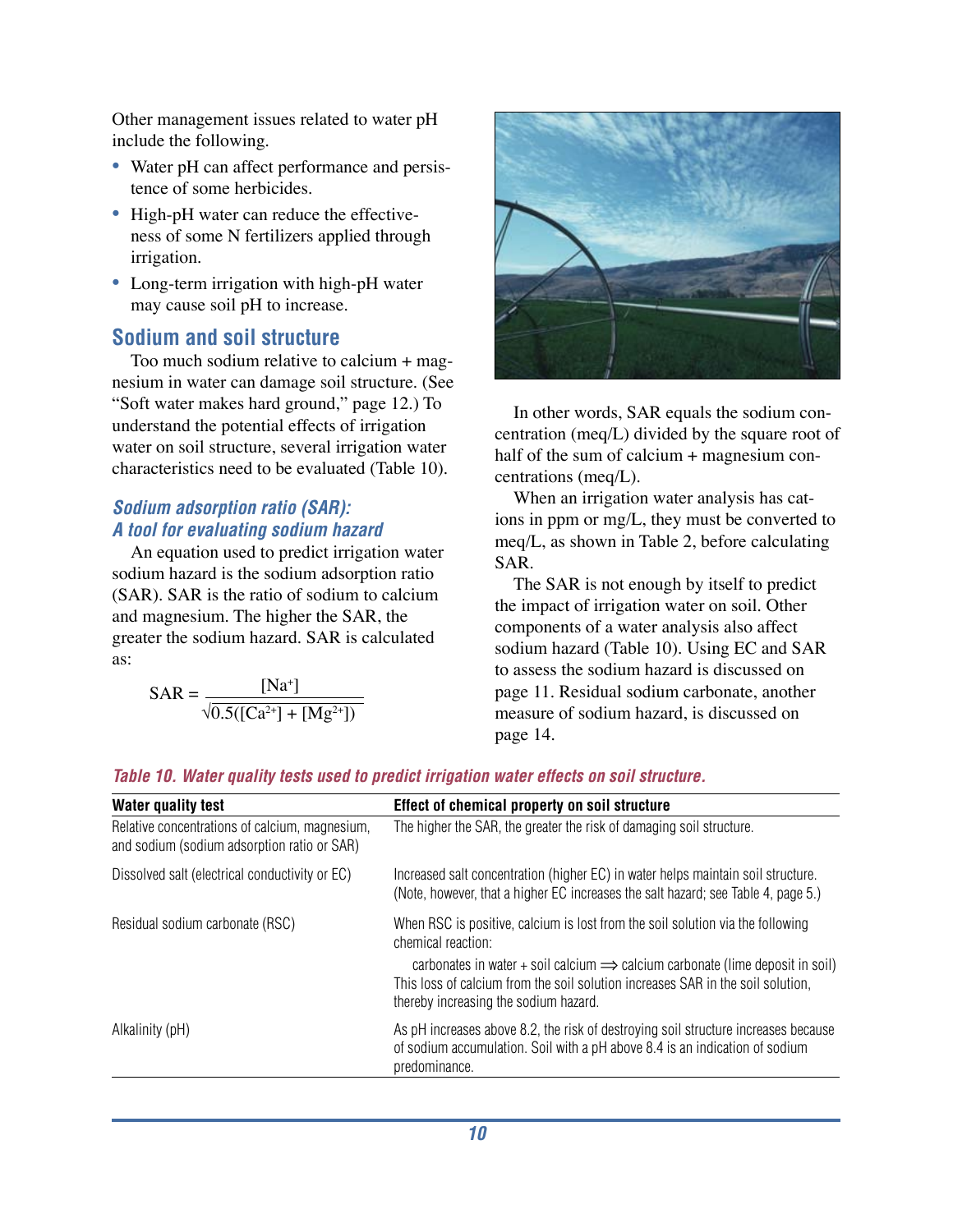#### **Using EC and SAR to assess potential for water infiltration problems**

Because both SAR and EC affect water infiltration, both must be considered in estimating water infiltration hazard (Table 11). In general, sodium hazard increases as SAR increases and EC decreases.

Table 11 is only a general guide because it gives one interpretation for all soils. Table 11 indicates ranges of interpretive values, rather than absolute values, to reflect variation in how different soils respond to sodium.

In practice, the severity of water infiltration problems depends partly on soil texture. At a given EC and SAR, water infiltration problems are greater with higher soil clay content. The kind of clay also is important. Soils that contain shrink-swell, 2:1 clays have greater water infiltration problems than do 1:1 clays.

To use Table 11, find water SAR in the left column and water EC in one of the other columns. For example, if a water has an SAR of 5 and an EC of 1.5, the risk of water infiltration problems due to sodium is low.

Waters with low risk of water infiltration problems can be used without amendment to adjust SAR or EC. A water with moderate risk (center column) may or may not result in a significant problem with water infiltration. When the risk is high, management practices are needed to prevent loss of soil structure.



#### *Table 11. Evaluating the risk of sodium in irrigation water causing a water infiltration problem in soil.*

Use both the sodium adsorption ratio (SAR) and the electrical conductivity (EC) of the irrigation water to estimate the likelihood of a water infiltration problem.

|            | Risk of water infiltration problem |                                |           |
|------------|------------------------------------|--------------------------------|-----------|
|            | Low                                | <b>Moderate</b>                | High      |
| <b>SAR</b> |                                    | EC of water (dS/m or mmhos/cm) |           |
| $0 - 3$    | above 0.7                          | $0.7 - 0.2$                    | below 0.2 |
| $3 - 6$    | above 1.2                          | $1.2 - 0.3$                    | below 0.3 |
| $6 - 12$   | above 1.9                          | $1.9 - 0.5$                    | below 0.5 |
| $12 - 20$  | above 2.9                          | $2.9 - 1.3$                    | below 1.3 |
| $20 - 40$  | above 5.0                          | $5.0 - 2.9$                    | below 2.9 |
|            | Course Avere and Western (100E)    |                                |           |

Source: Ayers and Westcot (1985).

# **Example**

**Situation:** A grower has two water sources and wants to know how the waters compare in terms of sodium hazard.

#### **Water analysis**

**Water source A** has SAR of 5.0 and  $EC of  $0.5$ .$ 

**Water source B** has SAR of 5.0 and EC of 1.5.

#### **Interpretation from Table 11**

**Water A:** Water infiltration problems may occur. Severity of problem will depend on soil characteristics.

**Water B:** Unlikely to cause a water infiltration problem.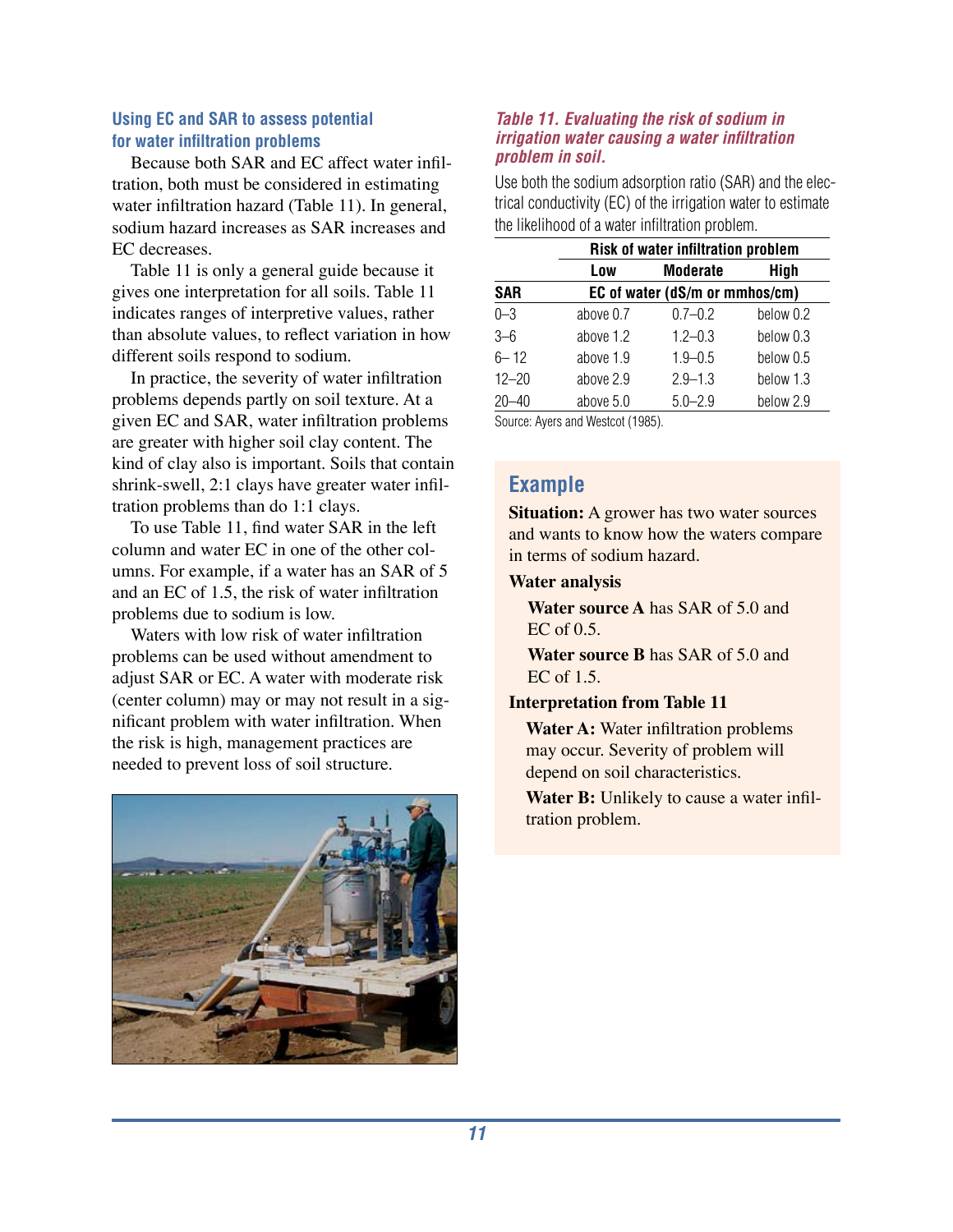#### **Treating water to reduce SAR and increase EC**

Water infiltration problems caused by excess sodium are easier to prevent than to remedy. Prevention is accomplished by continually adding soluble calcium to the irrigation water or soil and by leaching the sodium. In the case of saline soil, water infiltration problems caused by excess sodium should be addressed before leaching salts and correcting saline conditions. (See *Managing Saline and Sodic Soils for Crop Production.*)

Water is treated to reduce sodium hazard by injecting calcium into the water. Calcium injection reduces sodium hazard by reducing water SAR and increasing water EC. Calcium also prevents the formation of sodium bicarbonate (an additional water infiltration hazard). Magnesium injection is not usually used to treat water because it is more expensive than calcium and less effective at improving soil structure.

Gypsum or other sources of soluble calcium (e.g., calcium chloride) can be used to treat water. Approximately 20 pounds of 100 percent



pure gypsum must be added per acre-inch of water (approximately 27,000 gallons) to increase calcium by 1 meq/L. Gypsum is rarely pure, and the recommended amount must be adjusted for purity. How much gypsum or other calcium source is needed depends on soil texture and other characteristics of the irrigation water (Table 10, page 10).

# **Soft water makes hard ground**

High sodium relative to calcium +

magnesium (high SAR)

Household water softeners work by replacing calcium and magnesium with sodium, making the water "soft." Soft water is good for preventing lime deposits in plumbing, but it is bad for maintaining good soil structure.

- *•* Soft water (water high in sodium) makes hard ground.
- *•* Hard water (water high in calcium and magnesium) makes soft ground. See *Managing Saline and Sodic Soils for Crop Production* for more information on soil management practices.

| <i>"naro ground."</i>                                     |                                |                                                                                  |
|-----------------------------------------------------------|--------------------------------|----------------------------------------------------------------------------------|
| <b>Concentration</b><br>of cations in water               | <b>Household</b><br>water term | Resulting soil structure when this water<br>is used for irrigation               |
| Low sodium relative to calcium $+$<br>magnesium (low SAR) | hard water                     | "Soft ground," good soil structure. Water moves into and through<br>soil easily. |

*Table 12. How hard irrigation water makes "soft ground" and soft irrigation water makes "hard ground."*

| soft water | "Hard ground." Dissolution of soil organic matter ("slick spots")    |
|------------|----------------------------------------------------------------------|
|            | and dispersion of clays results in poor soil structure. Soil surface |
|            | seals. Water moves very slowly into and through soil.                |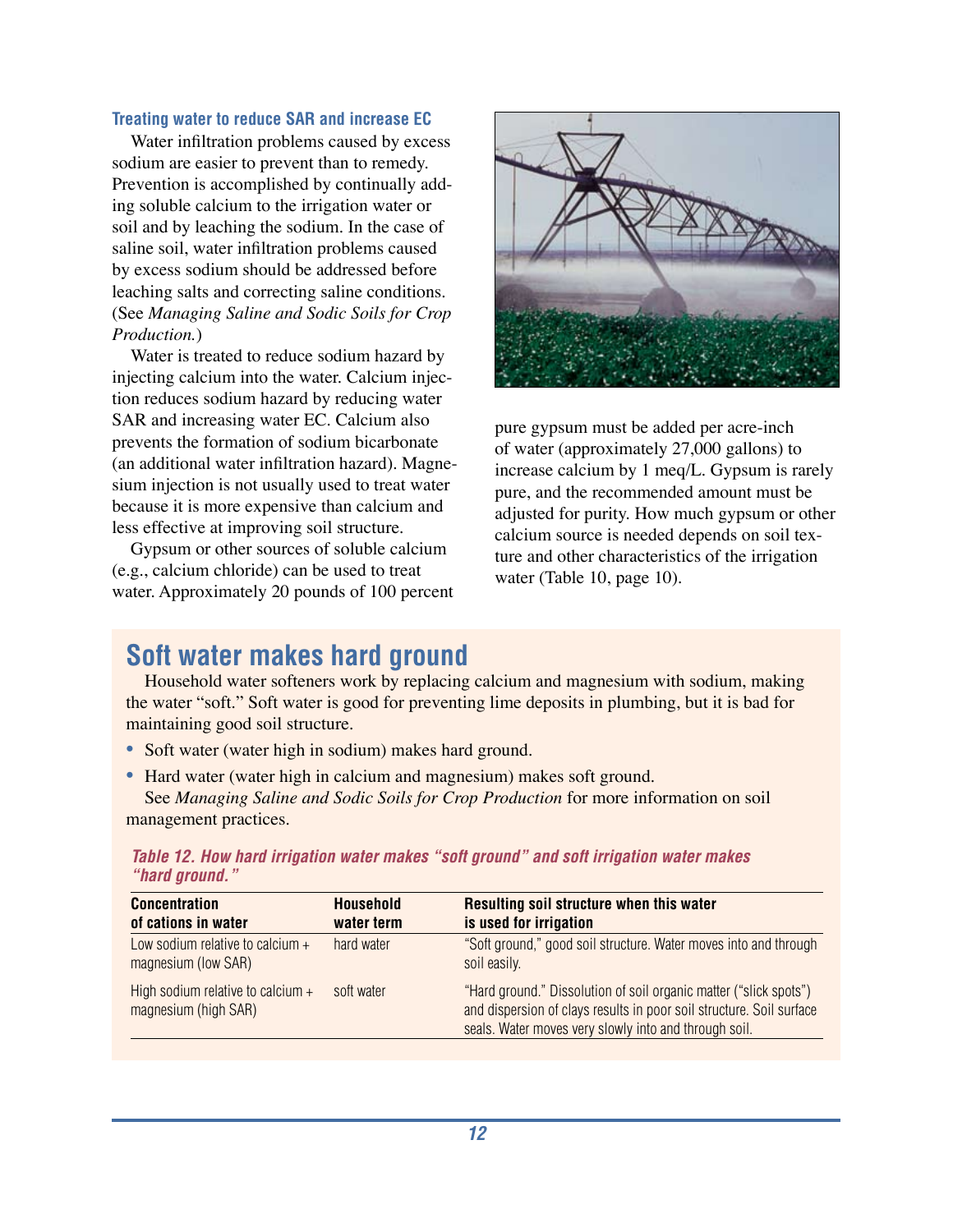## **Example. Calculating gypsum requirement for SAR amendment**

**Situation:** A grower wants to reduce water SAR from 10 to 5, using 75 percent pure gypsum. He also wants to know how much the water EC will increase after adding gypsum.

#### **Water analysis:**

1.0 meq/L calcium (Ca)

7.5 meq/L sodium (Na)

0.1 meq/L magnesium (Mg)

**Step 1.** Solve the SAR equation for soluble calcium needed at the target SAR value.

**Units:** Ca, Mg, and Na in water in units of meq/L

#### **Equation**

$$
SAR = \frac{[Na^+]}{\sqrt{0.5([Ca^{2+}]+[Mg^{2+}])}}
$$

First, insert the target SAR (in this case 5.0) and the concentrations of Na and Mg into the equation:

$$
5 = \frac{7.5}{\sqrt{0.5(\left[Ca^{2+}\right] + 0.1)}}
$$

Divide both sides by 5:

$$
I = \frac{7.5}{5} \times \frac{I}{\sqrt{0.5([Ca^{2+}J + 0.1])}}
$$

Solve for  $[Ca^{2+}]$  by multiplying both sides by  $\sqrt{0.5([Ca^{2+}]+0.1)}$ 

$$
\sqrt{0.5([Ca^{2+}]+0.1)} = \frac{7.5}{5}
$$

Square both sides:

$$
0.5(Ca + 0.1) = \left(\frac{7.5}{5}\right)^2
$$

Divide both sides by half:

$$
Ca + 0.1 = 2\left(\frac{7.5}{5}\right)^2
$$

Subtract 0.1 from both sides:

$$
Ca = 2\left(\frac{7.5}{5}\right)^2 - 0.1
$$

Solve for Ca:

$$
Ca = 2 (1.5)^{2} - 0.1
$$
  
= 2 x 2.25 - 0.1  
= 4.5 - 0.1

*= 4.4*

**Step 2.** Determine the amount of Ca needed.

**Units:** meq/L

**Equation:** Target Ca - Initial Ca in water

**Calculation:** *4.4 - 1.0 = 3.4 meq/L Ca*

This is the amount of calcium that needs to be added.

**Step 3.** Determine the amount of gypsum to add. **Units:** lb gypsum/acre-inch of water

**Conversion factor:** 20 lb of pure gypsum  $(23\% \text{ Ca}, \text{CaSO}_4\text{-}2H_20)$  is needed to add 1 meq/L of calcium to 1 acre-inch of water.

**Equation:** (Ca needed [from Step 2] x 20  $x 100$  ÷ % purity of gypsum

**Calculation:** *(3.4 x 20 x 100) ÷ 75% = 91 lb gypsum/acre-inch*

This is the amount of gypsum needed to lower SAR to 5.0.

**Step 4.** Calculate the increase in EC of water following gypsum addition.

**Equations:** To convert lb/acre-inch to ppm, multiply by 4.4; to convert ppm to EC, divide by 640

**Calculation:** *(91 x 4.4) ÷ 640 = 0.63 dS/m (or mmhos/cm)*

This is how much the conductivity of the irrigation water will theoretically increase from the gypsum addition, assuming the gypsum is 100% soluble.

**Note:** Depending on the initial salt content of the irrigation water, adding gypsum may make water too salty, creating other problems. Adding calcium to water may be incompatible with some fertilizers, especially those containing phosphorus.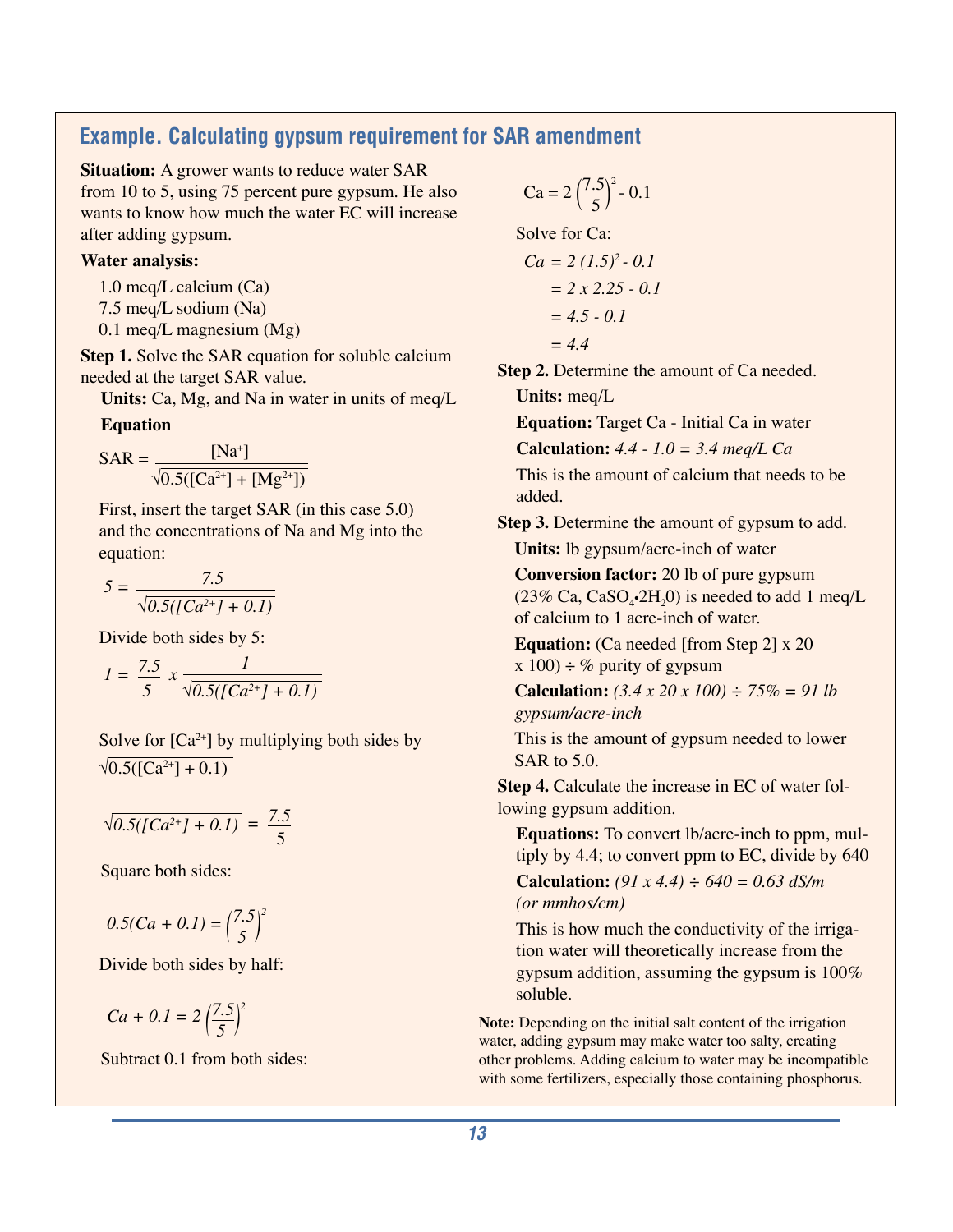#### *Residual sodium carbonate (RSC)*

#### **What is RSC?**

Another predictor of sodium hazard is the residual sodium carbonate (RSC) of water. RSC is the sum of carbonates (bicarbonate + carbonate) minus the sum of the divalent cations (calcium and magnesium). To calculate RSC, a water analysis with units in meq/L is needed (see Table 2, page 3, for conversion factors).

#### **Why are high-RSC waters a problem?**

As RSC increases above zero, so does sodium hazard to soil structure (Table 13) because the water adds more carbonates than divalent cations to the soil. When RSC is positive, calcium is lost from the soil solution via the following chemical reaction:

carbonates in water + soil calcium  $\Rightarrow$ calcium carbonate (lime deposit in soil)

As water RSC increases, so does the need for monitoring soil pH and the rate of water infiltration into soil (Table 13). Waters with an RSC above 1.0 usually require amendment to decrease RSC.

#### **Treating water to decrease RSC**

There are two ways to decrease water RSC: add acid or add gypsum. Both acid and gypsum

## **Example. Calculating RSC for a water sample**

#### **Water analysis:**

bicarbonate  $(HCO<sub>3</sub>)$ : 4 meg/L carbonate  $(CO_3)$ : 1 meq/L calcium (Ca): 2 meq/L magnesium (Mg): 1 meq/L

**Equation:** carbonate anions - divalent cations:  $(HCO_3^- + CO_3^2) - (Ca^{2+} + Mg^{2+})$ **Calculation:**  $(4 + 1) - (2 + 1) = RSC of 2$ 

reduce the sodium hazard to soil structure posed by high-RSC water.

- *•* Gypsum adds calcium to reduce RSC and SAR. However, gypsum also increases lime deposition potential, which might be a problem (see below).
- Acid reacts with carbonates to form carbon dioxide gas, thereby lowering water RSC and pH. Acid addition does not affect water SAR. Acid also decreases lime deposition potential. Adding enough acid to decrease water pH to near 7.0 will change a positive RSC to a negative RSC.

| <b>RSC class</b>   | RSC (meq/L) | <b>RSC irrigation hazard</b>                                                            |
|--------------------|-------------|-----------------------------------------------------------------------------------------|
| Class 1, Low       | below 0     | No RSC-associated problems.                                                             |
| Class 2, Medium    | $0 - 1.0$   | Monitor infiltration and soil pH; amendment may or may not be<br>necessary; check SAR.  |
| Class 3, High      | $1.0 - 2.5$ | Monitor infiltration and soil pH; amendment with acid or gypsum<br>likely is necessary. |
| Class 4, Very high | above 2.5   | Monitor infiltration and soil pH; amendment with acid or gypsum is<br>necessary.        |

#### *Table 13. Suggested limits for irrigation water based on residual sodium carbonate (RSC).*

Source: Stevens (1994).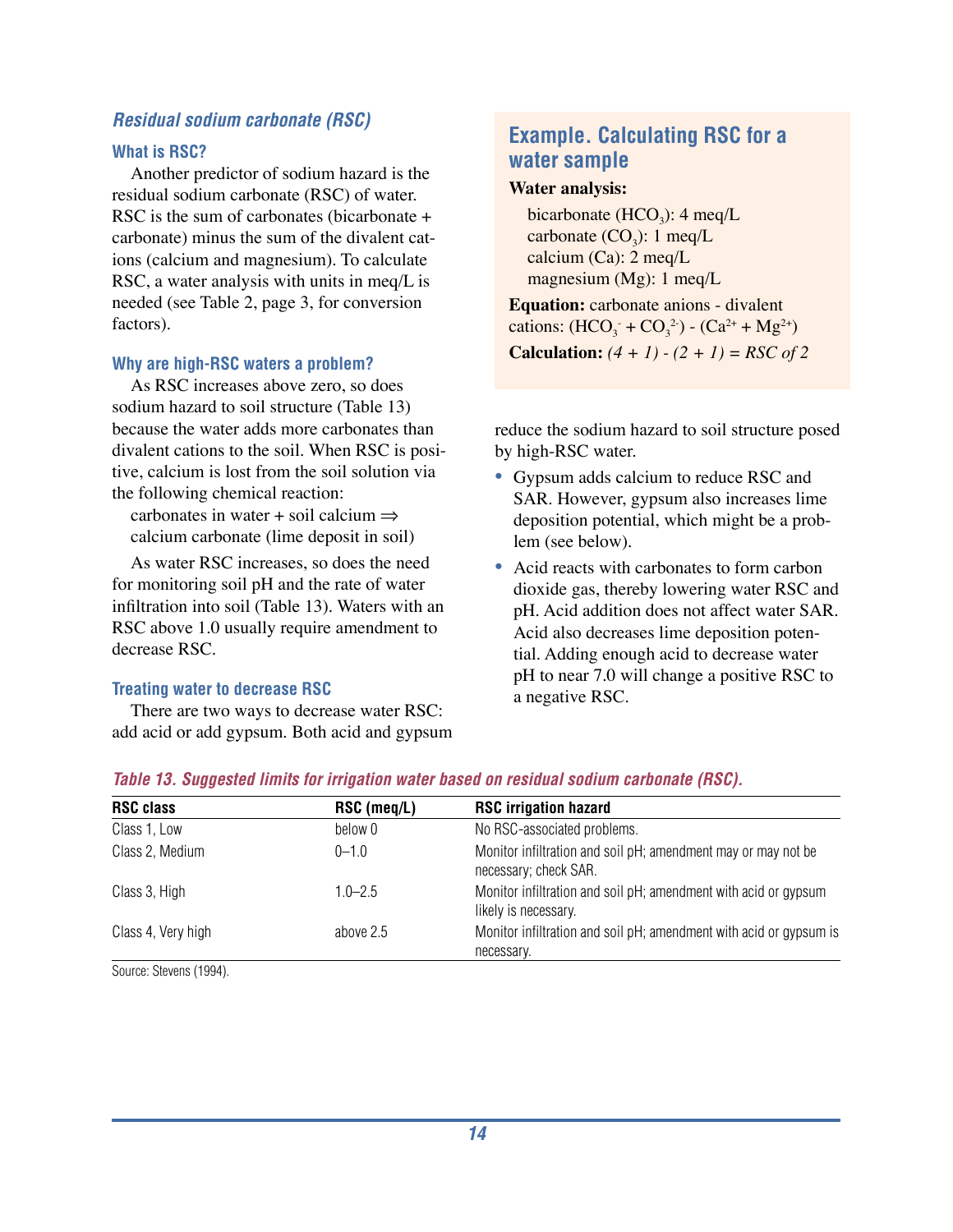# **Lime deposition potential**

#### *What is lime deposition potential?*

Lime deposition occurs when calcium or magnesium carbonates (lime) precipitate out of irrigation water, leaving white residues or deposits. Lime deposition from irrigation water occurs because environmental factors such as evaporation of water, loss of carbon dioxide as a gas, increased temperature, and increased pH act to reduce the solubility of lime in water. These environmental factors change as water moves through an irrigation system and lime is deposited on vegetation, irrigation equipment, or the soil.

## *When is lime deposition a problem?*

Lime deposition can cause the following problems.

- *•* Lime deposited in irrigation distribution systems (e.g., pipes, tubes, or emitters) causes plugging. Microirrigation systems and drip irrigation systems are more prone to plugging than are pivot sprinkler systems.
- For fruit and vegetable crops, the presence of lime residue reduces marketability, because consumers often associate white residues with pesticide contamination.
- The presence of high concentrations of lime in irrigation water can precipitate phosphorus or micronutrient fertilizers that are injected into the water.

• Irrigation water can apply a significant amount of lime to soil. The presence of lime deposits in soil can reduce the solubility of some plant nutrients such as phosphorus, zinc, manganese, and iron.

### *Assessing lime deposition potential*

The lime deposition potential of water is calculated as the lesser of carbonates (carbonate + bicarbonate) or divalent cations (calcium + magnesium) present in water. The higher the number, the higher the risk of lime deposition. To calculate lime deposition potential, a water analysis with units of meq/L is needed (see Table 2, page 3, for conversion factors).

## **Example. Calculation of lime deposition potential for a water sample**

#### **Water analysis**

bicarbonate  $(HCO<sub>3</sub>)$ : 4 meg/L carbonate  $(CO_3)$ : 1 meq/L calcium (Ca): 2 meq/L magnesium (Mg): 1 meq/L

**Equation:** lesser of (bicarbonate + carbonate) or (calcium + magnesium)

**Calculation:** *lesser of (4 + 1) or (2 +1) equals lime deposition potential of 3*

| Lime deposition potential of water | Suggested water application rate                                                         |  |
|------------------------------------|------------------------------------------------------------------------------------------|--|
| (meq lime/L) <sup>a</sup>          | (in/hr)                                                                                  |  |
| below 2                            | No limitations                                                                           |  |
| $2 - 3$                            | More than 0.2                                                                            |  |
| $3 - 4$                            | More than 0.2; irrigate only when evaporation rates are low (at night or on cloudy days) |  |
| above 4                            | Not recommended for overhead irrigation                                                  |  |

#### *Table 14. Irrigation guidelines for overhead sprinkling to avoid lime deposits on leaves and fruit.*

 $a$  The amount of lime formed is equivalent to the lesser of carbonates (bicarbonate + carbonate) or divalent cations (calcium + magnesium) in the water, expressed in units of meq/L.

Source: Stevens (1994).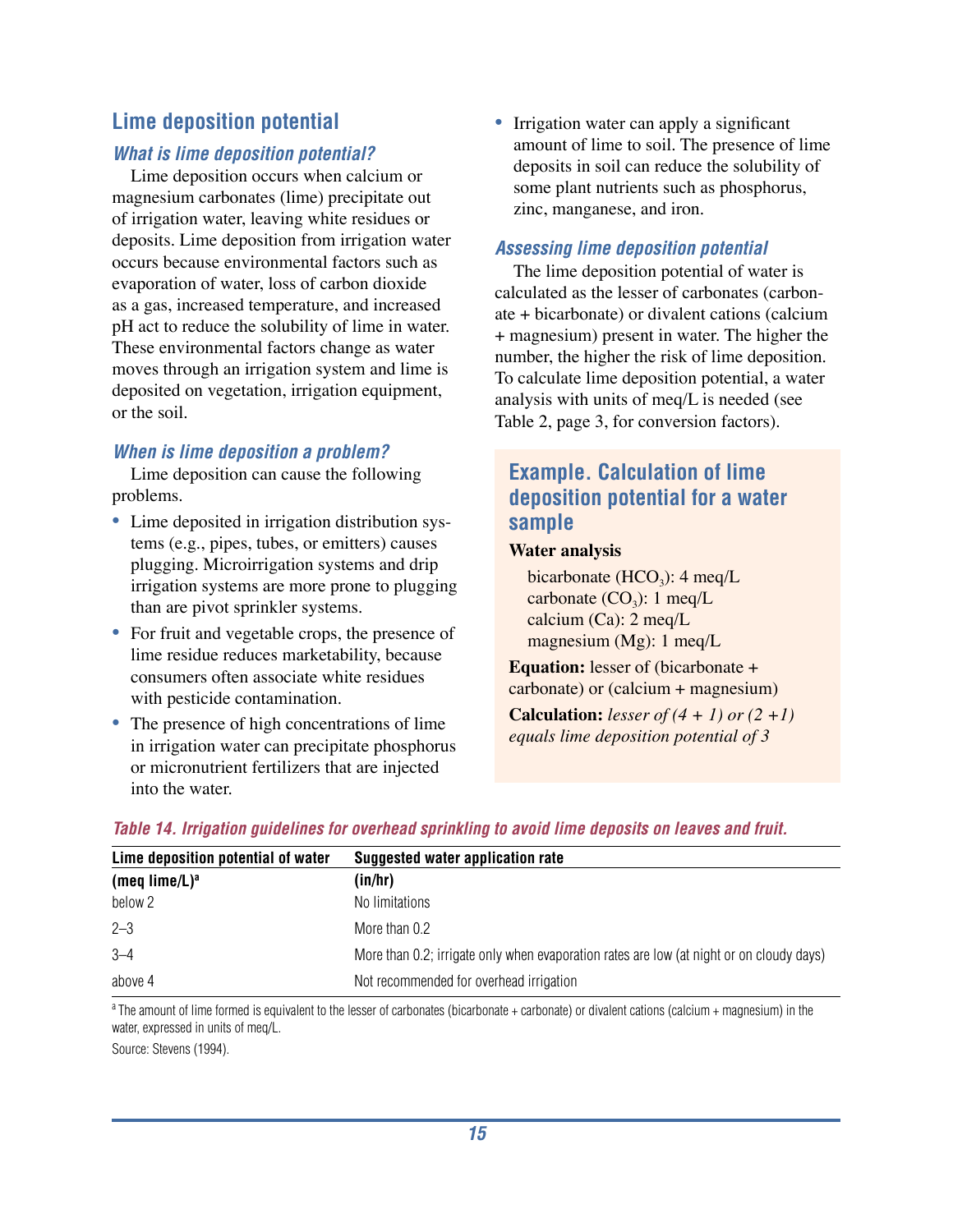#### *Reducing lime deposition on fruits and vegetables*

Lime residues on fruit and vegetables can be minimized by managing irrigation practices (Table 14, page 15). Irrigation management practices include the following:

- Avoiding contact of high-lime water with leaves and fruit by irrigating under the crop canopy
- Applying overhead sprinkler irrigation when less evaporation takes place (at night or on cloudy days)
- Irrigating with more water per irrigation and decreasing frequency to reduce deposition events

Water used for over-tree cooling (water applied as mist to cool fruit on hot days) usually must be treated with acid to remove lime and lower pH to 6.5.

#### *Removing lime from water*

Lime residues can be minimized by lowering water pH to below 6.5. Lowering pH is accomplished by injecting acid (Table 15) or by using a sulfur burner to generate acidifying sulfur compounds. Lime deposition potential is reduced as bicarbonate is converted to carbon dioxide. When sulfuric acid is used, calcium carbonate/bicarbonate (lime) in the water is converted to calcium sulfate (gypsum). Calcium, magnesium, and sodium sulfates are



more soluble and less likely to form residues on fruit or clog microirrigation systems.

Table 15 shows how much sulfuric acid is required to neutralize bicarbonate in irrigation water. Other acids can be used; adjust rates based on acid strength, using product information from the supplier.

When acids are used, it is critical to monitor water pH after acid addition. When water pH is too low (below 5.5), excessive corrosion of the irrigation system occurs. When water pH is too high (above 6.5), not enough bicarbonate may have been removed, and lime deposition problems may persist. Test strips that change color in response to changes in pH have adequate sensitivity for water pH monitoring.

| <b>Bicarbonate in water</b> | Sulfuric acid required per acre-inch of water |      |       |  |
|-----------------------------|-----------------------------------------------|------|-------|--|
| (mg/L or ppm)               | (meq/L)                                       | (1b) | (gal) |  |
| 50                          | 0.8                                           | 8.6  | 0.6   |  |
| 100                         | 1.6                                           | 17.2 | 1.1   |  |
| 200                         | 3.3                                           | 34.3 | 2.3   |  |
| 400                         | 6.6                                           | 68.7 | 4.6   |  |

*Table 15. Amount of 95 percent sulfuric acid (H<sub>2</sub>SO<sub>4</sub>) required to neutralize 90 percent of the bicarbonate in irrigation water.a*

<sup>a</sup>Additional acid is required for waters containing carbonate  $(CO_3^2)$ .

Source: Adapted from Stroehlein and Halderman (1975).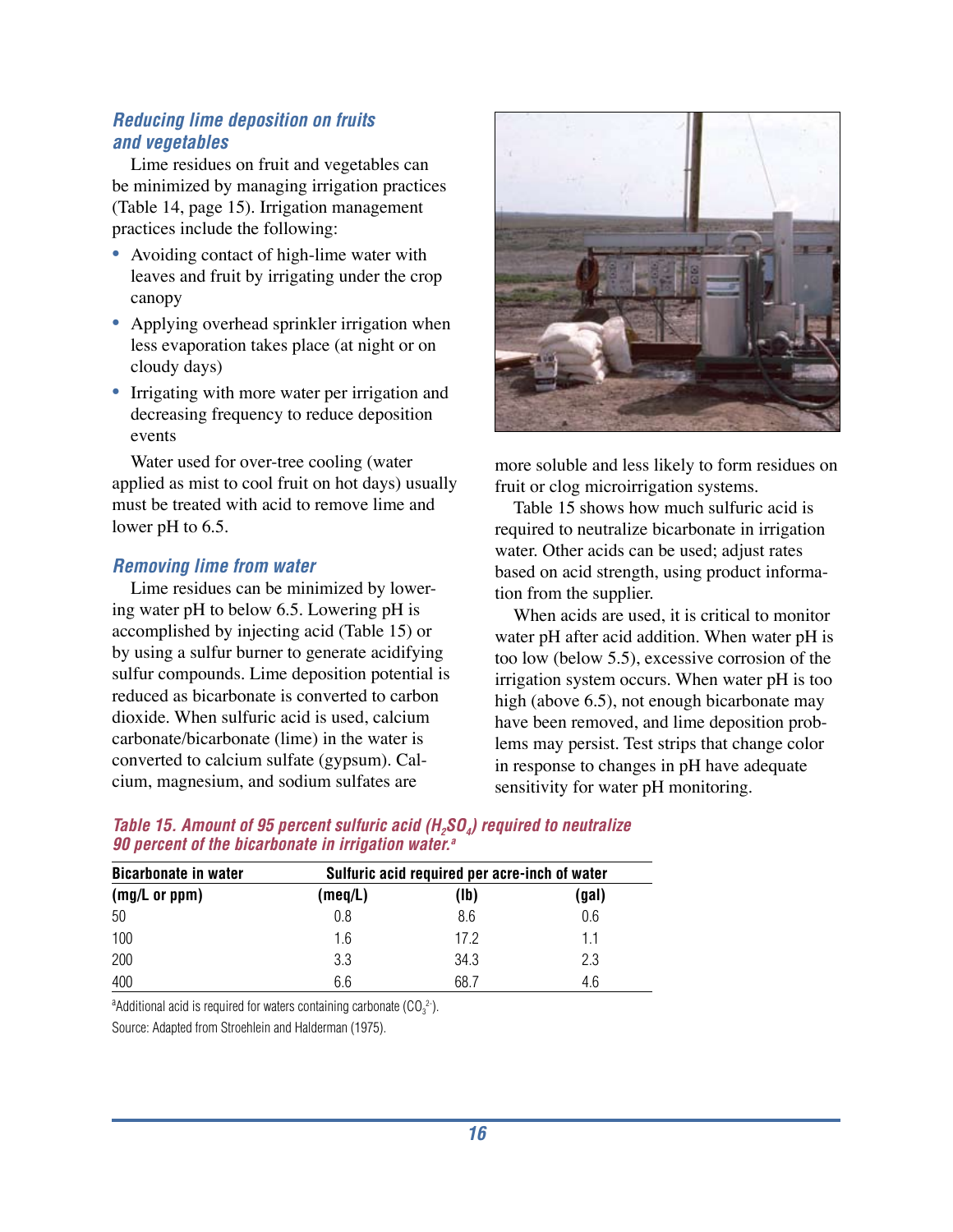# **Water quality for microsprinkler and drip irrigation**

Several water characteristics besides lime deposition potential (Table 14, page 15) can cause clogging in irrigation systems. Water pH, salts (EC), manganese, and iron are the most important chemical tests for irrigation water quality for microsprinkler irrigation systems (Table 16).

Other water characteristics can also cause clogging but are not discussed in detail here.

For example, hydrogen sulfide in water sometimes causes clogging, but analyses for this compound often are unreliable because sulfides are chemically unstable in a water sample (they can rapidly convert to other forms of sulfur). Biological slimes caused by bacteria or algae can also cause irrigation system clogging. Biological slimes are prevented by injecting chlorine or acid. Suspended sediment (turbidity) can also clog irrigation systems. Filtering is the standard practice used to minimize sediment clogging problems.

#### *Table 16. Plugging potential of irrigation water used in microsprinkler irrigation systems.*

|                       | <b>Restriction on use</b> |                           |               |  |  |
|-----------------------|---------------------------|---------------------------|---------------|--|--|
| <b>Water analysis</b> | Low                       | <b>Slight to moderate</b> | <b>Severe</b> |  |  |
| pH                    | below 7                   | $7 - 8$                   | above 8       |  |  |
| EC                    | below 0.8                 | $0.8 - 3.1$               | above 3.1     |  |  |
| Manganese (Mn)        | below 0.1                 | $0.1 - 1.5$               | above 1.5     |  |  |
| Iron (Fe)             | below 0.1                 | $0.1 - 1.5$               | above 1.5     |  |  |

Source: Ayers and Westcot (1985).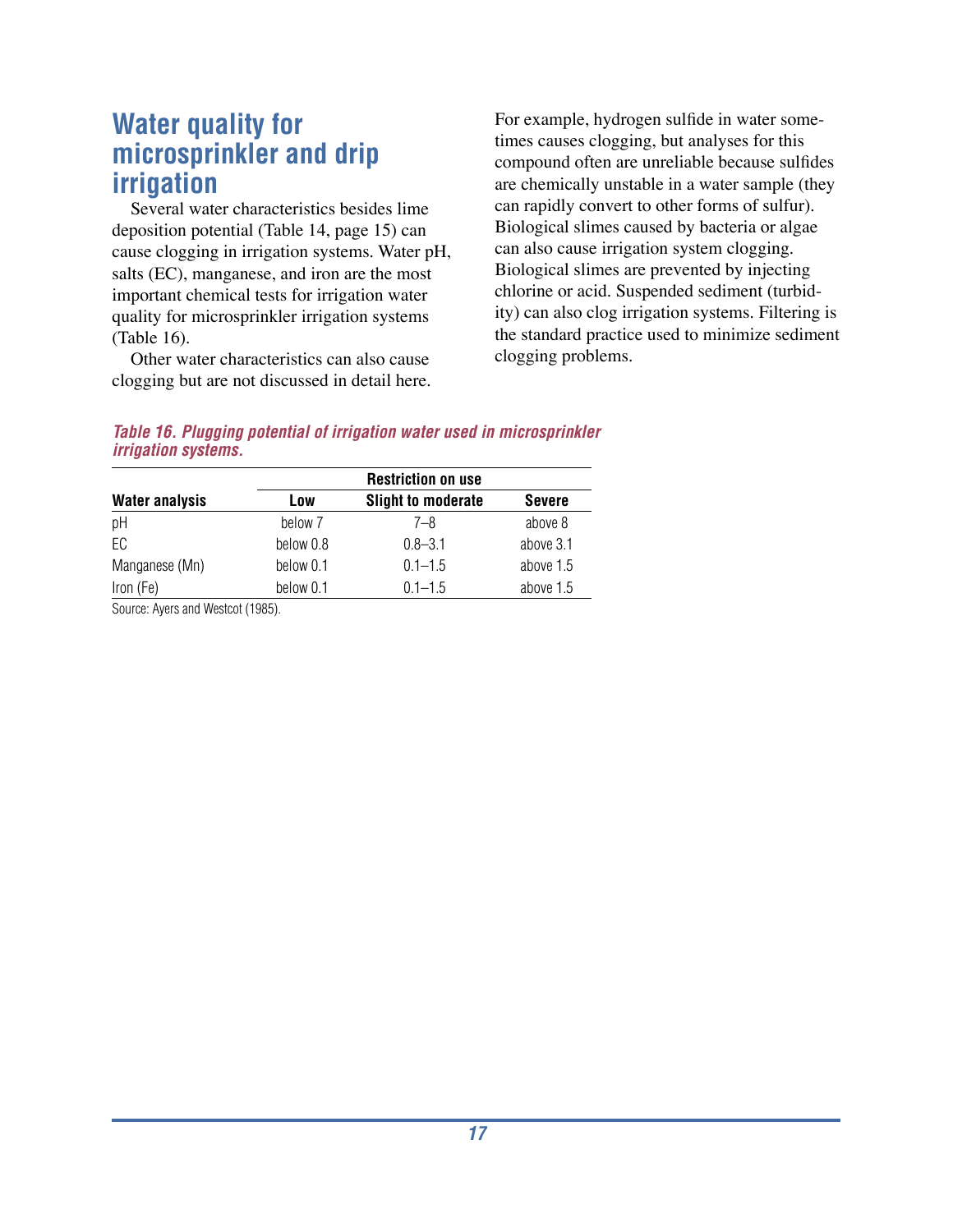# **References**

- Ayers, R.S. 1977. Quality of irrigation water. *Journal of the Irrigation and Drainage Division*. ASCE. Vol. 103, No. IR2, June 1977, p.140.
- Ayers, R.S. and D.W. Westcot. 1985. *Water Quality for Agriculture*. FAO Irrigation and Drainage Paper 29. http://www.fao.org
- Hart, J. Revised 2006. *Laboratories Serving Oregon: Soil, Water, Plant Tissue, and Feed Analysis.* EM 8677. Oregon State University. Corvallis, OR.
- Hopkins, B.G., J.W. Ellsworth, D.A. Horneck, R.G. Stevens, and D.M. Sullivan. In press. *Managing Saline–Sodic Soils for Crop Production*. Pacific Northwest Extension publication. Oregon State University. Corvallis, OR.
- Stevens, R.G. 1994. Water quality and treatment considerations. pp. 115–125. In: K.E. Williams and T.W. Ley (eds.). *Tree Fruit Irrigation: A Comprehensive Manual of Deciduous Tree Fruit Irrigation Needs.* Good Fruit Grower Publishing (Washington State Fruit Commission). Yakima, WA.
- Stroehlein, J. and A.D. Halderman. 1975. *Sulfuric Acid for Soil and Water Treatment.* Arizona Agri-File Q-357. College of Agriculture, University of Arizona. Tucson, AZ.

# **For more information**

Additional Extension publications are available from Oregon State University, the University of Idaho, and Washington State University.

## *In Oregon*

Publication Orders Extension & Station Communications Oregon State University 422 Kerr Administration Corvallis, OR 97331-2119 Fax: 541-737-0817 E-mail: puborders@oregonstate.edu Web: extension.oregonstate.edu/catalog/

## *In Idaho*

Agricultural Publications College of Agricultural and Life Sciences University of Idaho Moscow, ID 83844-2240 Phone 208-885-7982 Fax: 208-885-4648 E-mail: calspubs@uidaho.edu Web: info.ag.uidaho.edu

## *In Washington*

Bulletin Office Cooperative Extension Washington State University P.O. Box 645912 Pullman, WA 99164-5912 Phone: 509-335-2857 Toll free: 1-800-723-1763 Fax: 509-335-3006 E-mail: bulletin@wsu.edu Web: pubs.wsu.edu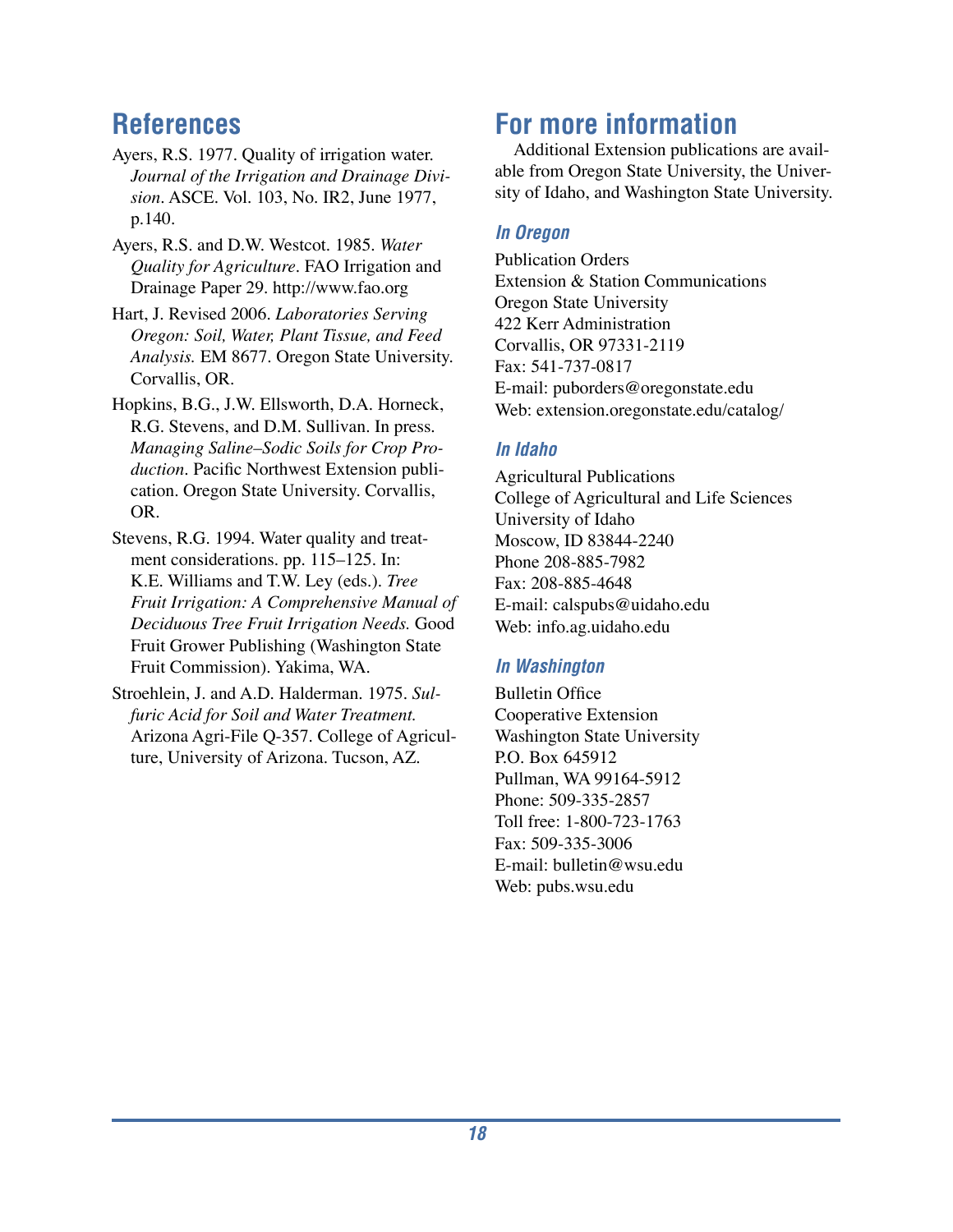# **Appendix A. Putting it all together**

A methodical approach to interpreting analytical results will help you evaluate water quality and make sound management decisions.

#### *1. Consider the quality of the laboratory data*

- Did the laboratory perform all of the needed tests (Table 1, page 2)?
- *•* Verify that cations and anions in the water sample are roughly balanced. See Table 3 (page 4) for an example of how to calculate cation:anion balance.

#### *2. Determine water limitations*

- Determine water hazards (summarized in Table 17, below) for the following:
	- —**Salt** (Tables 4 and 6). EC indicates how much salt is in the water, but not what kind. Water pH will help identify the salt form.
	- —**Sodium** (Tables 10, 11, and 13). SAR and RSC, in combination with EC, will help you evaluate whether water infiltration is likely to be a problem.
	- —**Lime deposition** (Table 14)
	- —**Microirrigation system plugging** (Table 16)
	- —**Specific ion toxicity**, e.g., chloride and boron (Tables 7 and 8). Boron can be high when EC is low, so look at boron results separately.
	- —**Nutrients**, e.g., nitrate-N, sulfate-S, phosphorus, and potassium (Table 9)
- Determine limitation(s) for agricultural use based on the hazards identified.
- Determine which limitation(s) impose significant restriction(s).

#### *3. Weigh management options*

- Does the water have too many limitations for the intended use?
- What water treatment or water management options exist? See the following sections:
	- —Salts (pages 4–7)
	- —Sodium (pages 9–14)
	- —Lime deposition (pages 15–16)
	- —Microirrigation system plugging (page 17)
	- —Specific ion toxicity (pages 7–8)
	- —Nutrients (pages 8–9)
- What will it cost to treat or manage the water to overcome limitations?
- *•* Is the planned water management system sustainable? Will the same crop rotation be feasible in 5, 10, or 30 years?
- Treating irrigation water problems directly is more cost-effective than treating or correcting the problem that occurs from using water with significant limitations.
- Fertigation influences irrigation water properties. Caution is needed to ensure that fertigation does not significantly decrease water quality.
- Remember to take into account nutrients supplied by irrigation water. Analytical results for nitrate and other elements, such as S and K, will allow calculation of the fertilizer value of applied nutrients (see page 9).

| <b>Water limitation</b>                                | <b>Test</b>                                                                               | Where to find interpretive<br>information in this publication                            |
|--------------------------------------------------------|-------------------------------------------------------------------------------------------|------------------------------------------------------------------------------------------|
| Salt hazard                                            | Electrical conductivity (EC)                                                              | Tables 4 and 6 (pages 5 and 6)                                                           |
| Sodium hazard (potential to destroy soil<br>structure) | Sodium adsorption ratio (SAR) and residual sodium<br>carbonate (RSC)                      | Tables 10, 11, and 13 (pages 10, 11,<br>and $14$ )                                       |
| Lime deposits on leaves and fruit                      | Lime deposition potential                                                                 | Table 14 (page 15)                                                                       |
| Potential for plugging of microirrigation<br>systems   | Lime deposition potential, electrical conductivity<br>(EC), pH, iron (Fe), manganese (Mn) | Table 16 (page 17)                                                                       |
| Specific ion toxicity to plants                        | Chloride (CI) and boron (B)                                                               | Tables 7 and 8 (pages 7 and 8)                                                           |
| Nutrients supplied by irrigation water                 | Nitrate-N, sulfate-S, potassium (K), etc.                                                 | "Crediting N and other nutrients in irriga-<br>tion water" (page 9) and Table 9 (page 8) |

#### *Table 17. Interpretation of water quality tests to determine major water quality limitations.*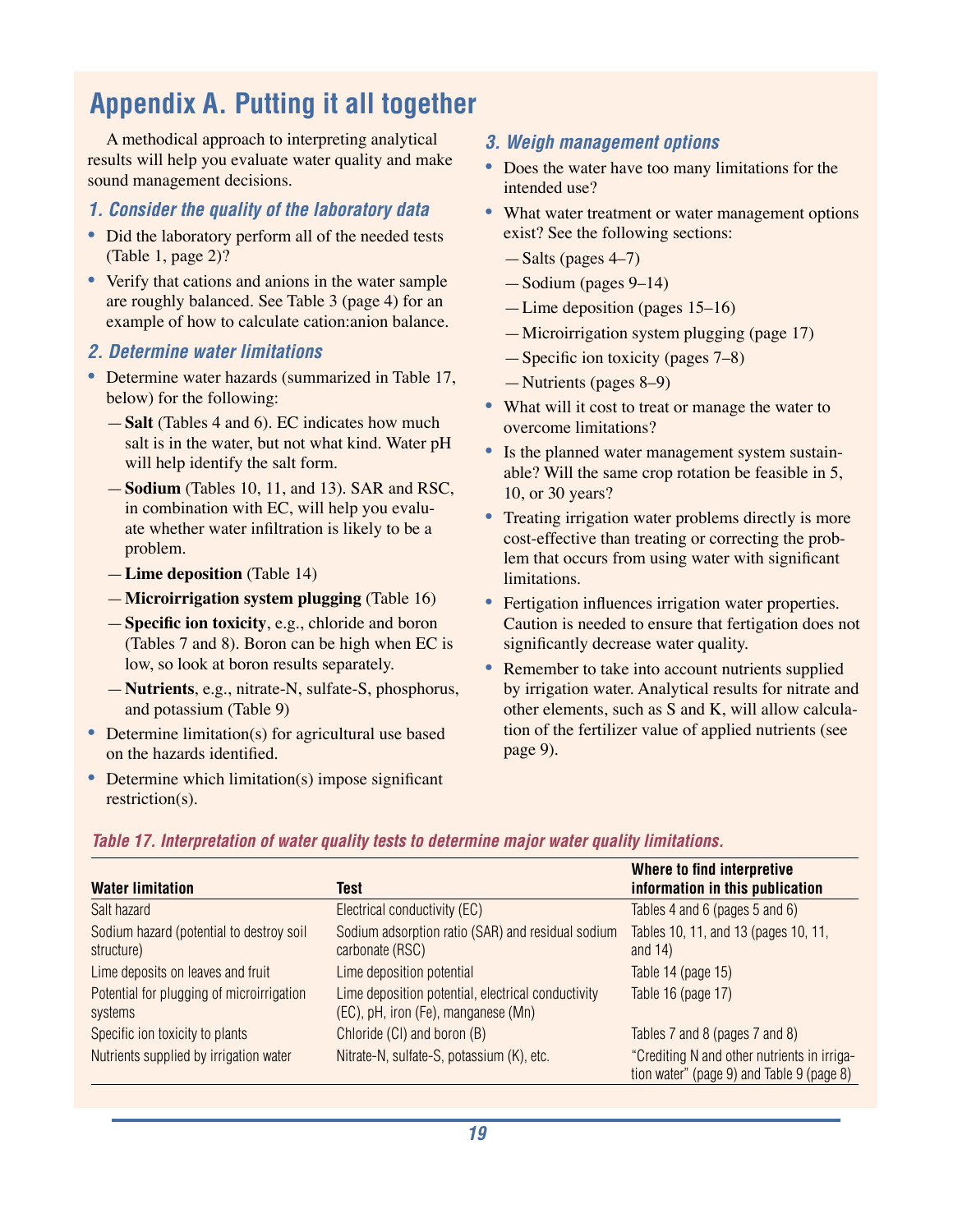# **Appendix B. Glossary**

**Acid:** pH less than 7.0.

**Alkaline:** pH greater than 7.0.

- **Anion:** A negatively charged ion such as chloride (Cl<sup>-</sup>), sulfate  $(SO_4^2)$ , carbonate  $(CO_3^2)$ , or bicarbonate  $(HCO<sub>3</sub>)$ .
- **Cation:** A positively charged ion such as calcium  $(Ca<sup>2+</sup>)$ , magnesium  $(Mg<sup>2+</sup>)$ , sodium  $(Na<sup>+</sup>)$ , potassium  $(K^+)$ , or ammonium  $(NH_4^+)$ .
- **Dispersion:** Breaking up of "clumps" of soil particles or aggregates into individual soil particles (sand, silt, and clay). Soil aggregates form larger, more continuous soil pores than do individual soil particles. The larger pores provide better water and air movement.
- **Drainage:** Unimpeded downward movement of water beyond the root zone.
- **Electrical conductivity (EC):** The ease with which electrical current passes through water. EC is proportional to the salt concentration in the water. Consequently, total salt concentration in a soil or irrigation water can be estimated by measuring EC. The higher the EC, the greater the salt concentration.
- **Elemental sulfur (S<sup>0</sup>):** A yellow, inert crystalline mineral that is finely ground. In soil, elemental S is oxidized to sulfate via microbial activity. The rate of elemental S oxidation in soil is most rapid in warm, moist soils. Complete oxidation of elemental S to sulfate often takes months or years.
- **Evapotranspiration (ET):** Combined water use by plants and water evaporated from the soil surface in a given time period. Usually expressed as inches of water or millimeters of water per day.
- **Flocculation:** The aggregation or clumping together of smaller individual particles of soil, especially clay, into larger clumps or aggregates.
- **Gypsum:** CaSO<sub>4</sub>•2H<sub>2</sub>O, the common name for calcium sulfate. Applied as a source of calcium to reclaim sodic and saline–sodic soils.

**Infiltration:** Entry of water into soil.

- **Leaching:** The removal of soluble minerals from one soil zone to a lower zone by the downward movement of water through the soil profile.
- **Lime:** Calcium carbonate and magnesium carbonate minerals common in alkaline soil and water.
- **Lime deposition potential (LDP):** The lesser of carbonates (carbonate + bicarbonate) or divalent cations (calcium + magnesium) present in water. The higher the LDP, the higher the risk of lime deposition.
- **meq/L:** Milliequivalents per liter.
- **Osmotic potential:** The water pressure exerted across a cell wall or semipermeable membrane caused by an unequal concentration of salts or sugars on the two sides of the cell wall or membrane. Water will move from the side with the lower salt or sugar concentration through the membrane into the area with the higher salt or sugar concentration.
- **pH:** A measure of the acidity or basicity of a material or solution. Less than 7 is acidic, more than 7 is basic, and 7 is neutral. pH is measured with an electrode pH meter or colored dyes.

**ppm:** Parts per million.

- **Residual sodium carbonate (RSC):** The sum of carbonates (bicarbonate + carbonate) minus the sum of calcium and magnesium. RSC is a predictor of sodium hazard; the higher the RSC, the higher the sodium hazard.
- **Sodium adsorption ratio (SAR):** The SAR of a saturated paste extract or irrigation water is a relationship between the concentrations of sodium (Na<sup>+</sup>) and calcium + magnesium (Ca<sup>2+</sup> plus  $Mg^{2+}$ ). SAR predicts the Na<sup>+</sup> status. It is calculated as:

$$
SAR = \frac{[Na^{+}]}{\sqrt{0.5([Ca^{2+}]+[Mg^{2+}])}}
$$

where calcium, magnesium, and sodium concentrations are expressed in units of milliequivalents per liter (meq/L).

- **Soil structure:** The combination or arrangement of primary soil particles into secondary particles, units, or peds.
- **Soil texture:** The relative proportions of the three soil separates (sand, silt, and clay) in a soil.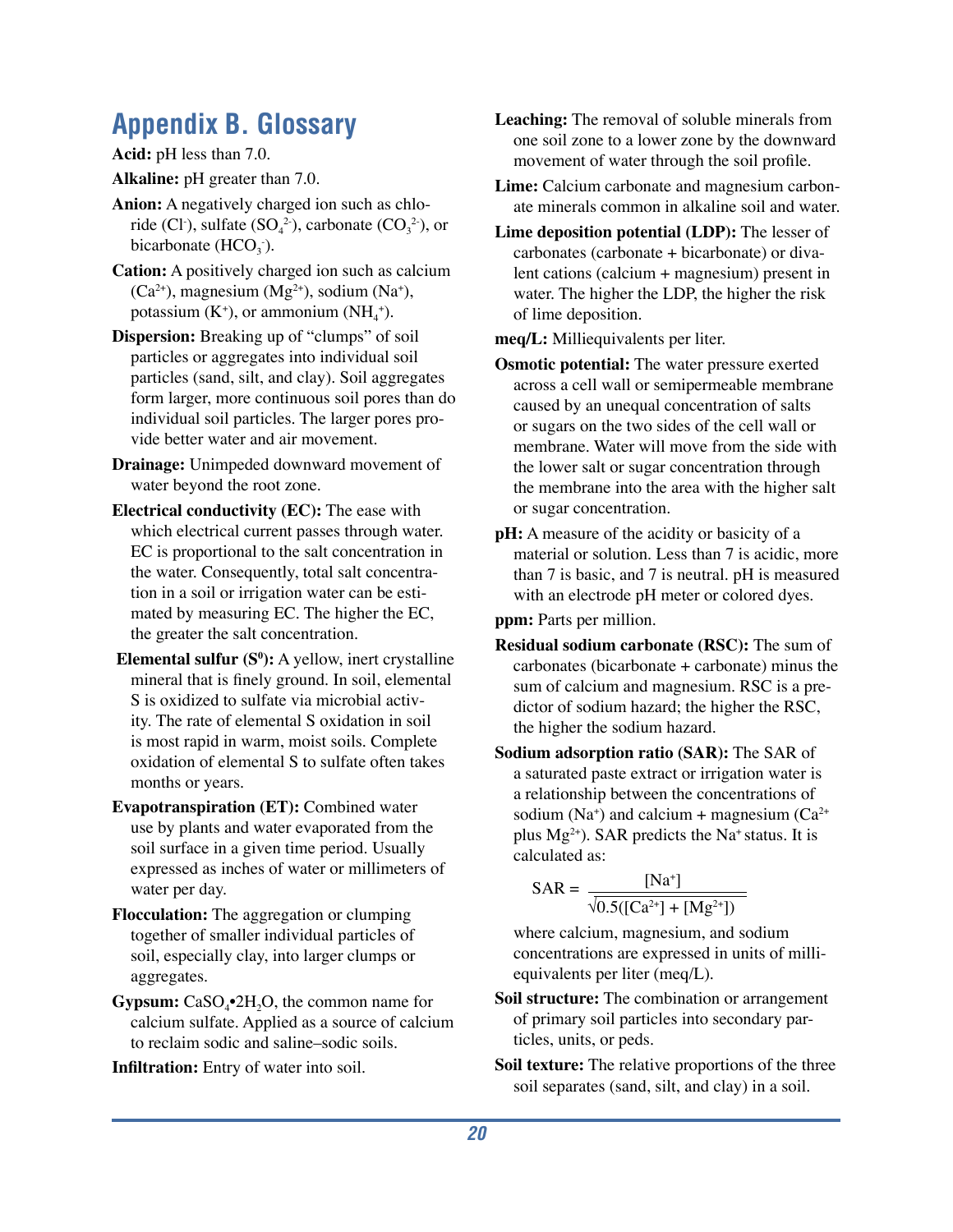# **Appendix C. Examples: Evaluating water quality**

This section presents examples of five typical irrigation waters in the Pacific Northwest. The examples highlight some of the most frequently encountered irrigation water quality problems in this region. Analytical results for the sample waters are shown in Tables 18a and b.

We will interpret these results using the tables in this publication. Analysis follows the step-by-step approach outlined below (based on Appendix A, "Putting it all together," page 19).

# **Step-by-step interpretation of analytical results**

- 1. Do the data make sense? Does the sum of cations approximately equal the sum of anions?
- 2. What are the pH and EC? EC indicates how much salt is in the water, but not what kind. Water pH will help identify the salt form.



- 3. SAR and RSC, in combination with EC, will help in evaluating whether water infiltration is likely to be a problem.
- 4. Boron could be high when EC is low, so look at boron results separately.
- 5. Levels of nitrate and other elements, such as S and K, will allow calculation of fertilizers being applied.

|  |  | Table 18a. Examples: Analyses of different sources of water in the Pacific Northwest. |  |  |
|--|--|---------------------------------------------------------------------------------------|--|--|
|  |  |                                                                                       |  |  |

| <b>Water source</b>   | pН  | EC     | <b>SAR</b> | <b>RSC</b> | Lime<br>deposition<br>potential | <b>Carbonate</b> | <b>Bicarbonate</b> |
|-----------------------|-----|--------|------------|------------|---------------------------------|------------------|--------------------|
|                       |     | (dS/m) |            | (meq/L)    | (meq/L)                         | (ppm)            | (ppm)              |
| 1. Stream (snow melt) | 7.7 | 0.04   | 0.1        | $-0.1$     | 0.3                             | 0                |                    |
| 2. Canal              | 8.1 | 0.5    | 1.1        | $-2.4$     | 2.0                             | 0                | 125                |
| 3. Well #1            | 8.5 | 0.8    | 5.6        | 2.7        | 2.2                             | $\Omega$         | 296                |
| 4. Lagoon water       | 8.5 | 3.1    | 8.7        | 7.0        | 8.9                             | 121              | 720                |
| 5. Well #2            | 8.5 | 13.1   | 27.9       | 23.2       | 30.3                            | 105              | 3,050              |

#### *Table 18b. Examples: Analyses of different sources of water in the Pacific Northwest.*

| <b>Water source</b>   | Ca    | Mg    | Na    |       | CI    | Sulfate-S | Nitrate-N | B     |
|-----------------------|-------|-------|-------|-------|-------|-----------|-----------|-------|
|                       | (ppm) | (ppm) | (ppm) | (ppm) | (ppm) | (ppm)     | (ppm)     | (ppm) |
| 1. Stream (snow melt) | 5     |       |       |       |       |           |           | 0.1   |
| 2. Canal              | 80    | 5     | 36    |       | 80    | 22        | 15        | 0.2   |
| 3. Well $#1$          | 40    |       | 135   | 4     | 89    | 25        |           | 0.1   |
| 4. Lagoon water       | 118   | 36    | 419   | 176   | 343   | 89        | 36        | 0.4   |
| 5. Well #2            | 410   | 120   | 2,500 | 4     | 2,550 | 99        | 19        | 5.1   |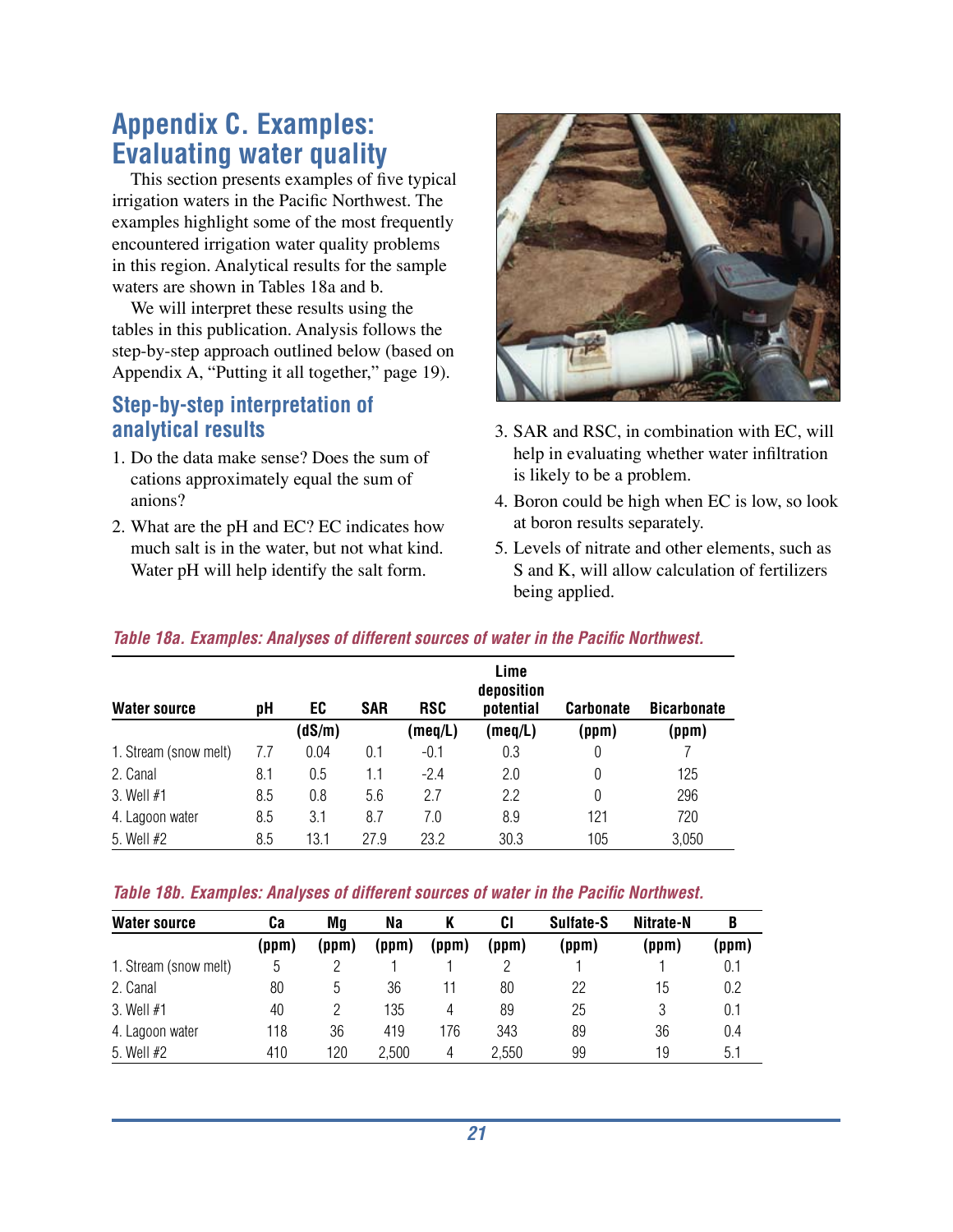# **Sample 1 (stream/snow melt)**

#### *Assessment*

This exceptionally pure surface water is located not far downstream from its mountainous source (snow melt). The water is rated very low for salts, creating a risk of soil structure problems. This water also has the potential to cause a problem with drip irrigation systems; the soil may seal at the point of contact with irrigation water (below or at the emitter), causing runoff.

This water does not present any other hazards, such as problems with lime deposition or mixing with fertilizers for fertigation.

#### *Management*

This water would benefit from Ca additions such as gypsum, calcium nitrate, or calcium chloride. Inject calcium and/or other fertilizer salts into the water to raise the salt load to about 0.2 to 0.25 dS/m. Approximately 20 to 30 lb of pure gypsum per acre-inch of water (27,155 gal) is equivalent to about 0.2 dS/m. This amount should be adequate to prevent soil structure problems. Applying fertilizer (especially nitrogen and potassium) through the

#### irrigation water can reduce the gypsum requirement, as any nutrients injected into the water will increase its EC.

Monitor EC to ensure that the injection rate is correct and that the proper EC is achieved. Raising the EC too high is wasteful, but not raising it enough will not solve the water penetration problem.

Three acre-feet of water would add 8.1 lb nitrogen as nitrate, an inconsequential amount in terms of fertilizer value.

# **Sample 2 (canal water)**

#### *Assessment*

As a general rule, irrigation water derived from surface bodies has lower concentrations of dissolved materials than groundwater and, thus, less hazard. The water in this sample is safe without restrictions.

#### *Management*

This water does not require special management and is safe for virtually all situations. The water does have significant fertilizer value. Each 3 acre-feet of water applied will add 122 lb N, 178 lb S, and 89 lb K. Account for these nutrients in a nutrient management plan.

#### *Sample 1. Snowmelt.*

| <b>Salt</b><br>(EC)<br>(Table 4) | <b>Sodium</b><br>(SAR)<br>(Table 11) | <b>Water infiltration</b><br>hazard | <b>Residual sodium</b><br>carbonate (RSC)<br>(Table 13) | Lime deposition<br>potential<br>(Table 14) | <b>Chloride</b><br>(Table 7) | <b>Boron</b><br>(Table 8) | Nitrate-N |
|----------------------------------|--------------------------------------|-------------------------------------|---------------------------------------------------------|--------------------------------------------|------------------------------|---------------------------|-----------|
| (dS/m)                           |                                      |                                     | (meq/L)                                                 | (meq/L)                                    | (ppm)                        | (ppm)                     | (ppm)     |
| 0.04                             | 0.1                                  |                                     | $-0.1$                                                  | 0.3                                        |                              | 0.1                       |           |
| Very low                         | _0W                                  | High                                | None                                                    | Low                                        | None                         | None                      |           |

#### *Sample 2. Canal.*

| <b>Salt</b><br>(EC) | <b>Sodium</b><br>(SAR) | <b>Water infiltration</b><br>hazard | <b>Residual sodium</b><br>carbonate (RSC) | Lime deposition<br>potential | <b>Chloride</b> | <b>Boron</b> | Nitrate-N |
|---------------------|------------------------|-------------------------------------|-------------------------------------------|------------------------------|-----------------|--------------|-----------|
| (dS/m)              |                        |                                     | (meq/L)                                   | (meq/L)                      | (ppm)           | (ppm)        | (ppm)     |
| 0.5                 |                        |                                     | $-2.4$                                    | 2.0                          | 80              | 0.2          | 15        |
| Low                 | _0W                    | Moderate                            | LOW                                       | _0W                          | _0W             | None         |           |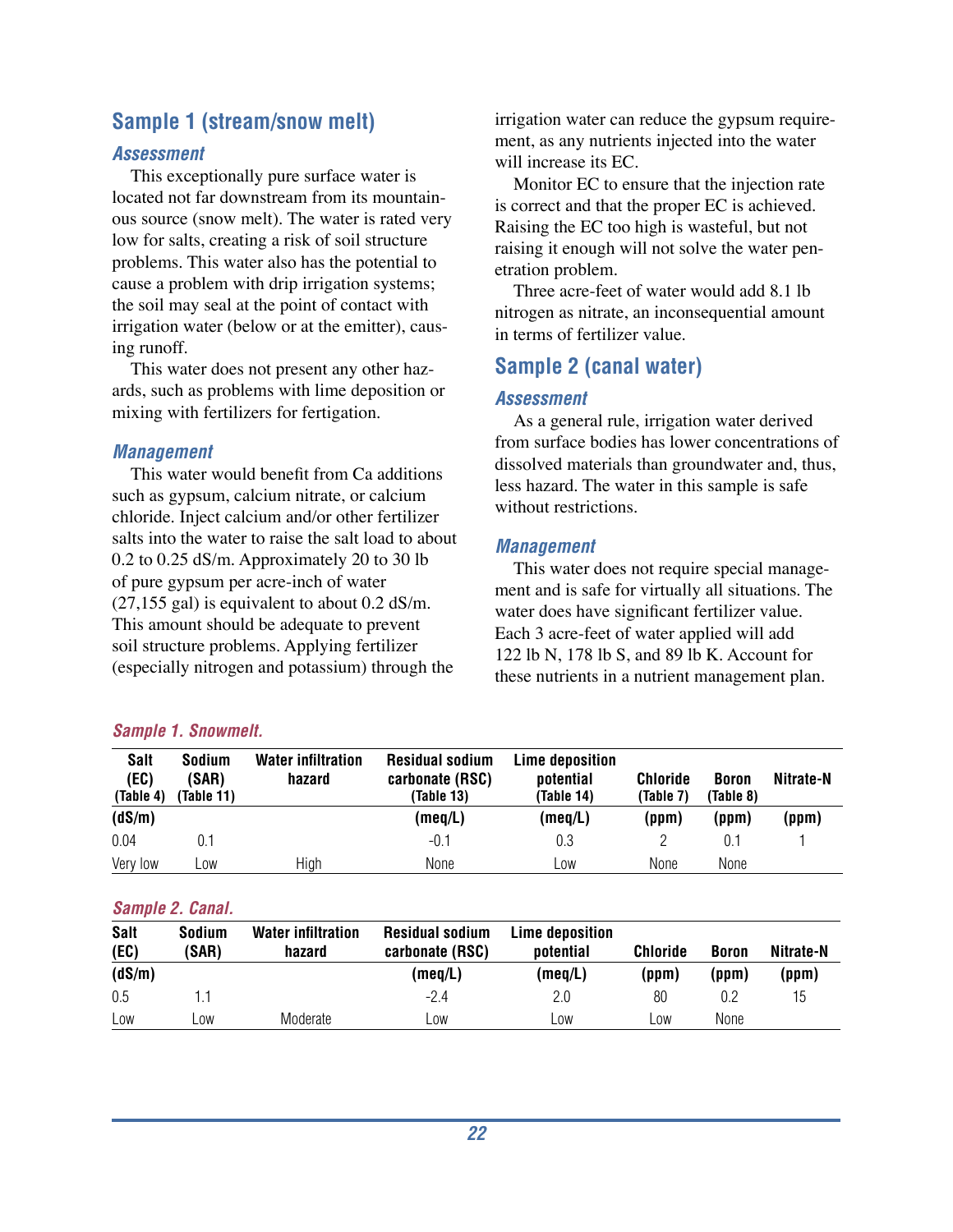# **Sample 3 (well water #1)**

#### *Assessment*

This type of water is common in the Pacific Northwest. It is not too high in salt, relatively high in pH and sodium, and low in calcium. These factors may combine to cause an infiltration problem. Salt accumulation will be a problem only if internal soil drainage is minimal and rainfall is low. Although this particular water has low B content, it is not uncommon for such waters to have moderate to high B as an additional hazard.

#### *Management*

This water will require some management, depending on the crop grown, soil type, and irrigation system. At least occasional gypsum applications will be needed. Monitor soil water infiltration to decide when gypsum is needed. Sulfuric acid will help lower the pH of the water and minimize lime deposition. This may be the most cost-effective management tool for this water.

Sulfur is the only nutrient applied in large quantities (202 lb per 3 acre-feet) by this water.

# **Sample 4 (lagoon water)**

#### *Assessment*

This sample is high in salts, sodium, and chloride, and it has very high residual sodium carbonate. It would supply large amounts of nutrients and would best be used for fertilizer.

#### *Management*

Do not use this water for irrigation without diluting it with high-quality water. The dilution percentage depends on the cropping system and other available management tools. To lower salinity, SAR, and RSC, dilute with 50 percent low-salt water (such as the water in Sample 1), making sure sufficient calcium is present. With 50 percent dilution, plant only crops moderately tolerant to salts and chloride. Further dilution with high-quality water can make the water suitable for use with all crops.

Credit the nutrients supplied by this water in a nutrient management plan. The nitrate alone will apply almost 300 lb N for 3 acre-feet of water. However, for most lagoon waters, nitrate analysis alone is inadequate for predicting the amount of nitrogen supplied by the water. An analysis for total nitrogen and possibly ammonium is needed to account for all of the nitrogen in the water. Each 3 acre-feet of water applied also supplies  $1,425$  lb K, 720 lb S, and 3.2 lb B.

#### *Sample 3. Well #1*

| <b>Salt</b><br>(EC) | <b>Sodium</b><br>(SAR) | <b>Water infiltration</b><br>hazard | <b>Residual sodium</b><br>carbonate (RSC) | Lime deposition<br>potential | <b>Chloride</b> | <b>Boron</b> | Nitrate-N |
|---------------------|------------------------|-------------------------------------|-------------------------------------------|------------------------------|-----------------|--------------|-----------|
| (dS/m)              |                        |                                     | (meq/L)                                   | (meg/L)                      | (ppm)           | (ppm)        | (ppm)     |
| 0.8                 | 5.6                    |                                     | 2.7                                       | 2.2                          | 89              | 0.1          |           |
| Medium              | $-0W$                  | Moderate                            | Very high                                 | Moderate                     | LOW             | None         |           |

#### *Sample 4. Lagoon*

| <b>Salt</b><br>(EC) | <b>Sodium</b><br>(SAR) | <b>Water infiltration</b><br>hazard | <b>Residual sodium</b><br>carbonate (RSC) | Lime deposition<br>potential | <b>Chloride</b> | <b>Boron</b> | Nitrate-N |
|---------------------|------------------------|-------------------------------------|-------------------------------------------|------------------------------|-----------------|--------------|-----------|
| (dS/m)              |                        |                                     | (meq/L)                                   | (meq/L)                      | (ppm)           | (ppm)        | (ppm)     |
| 3.1                 |                        |                                     | 7.0                                       | 8.9                          | 343             | 0.4          | 36        |
| High                | Moderate               | _0W                                 | Very high                                 | High                         | High            | None         |           |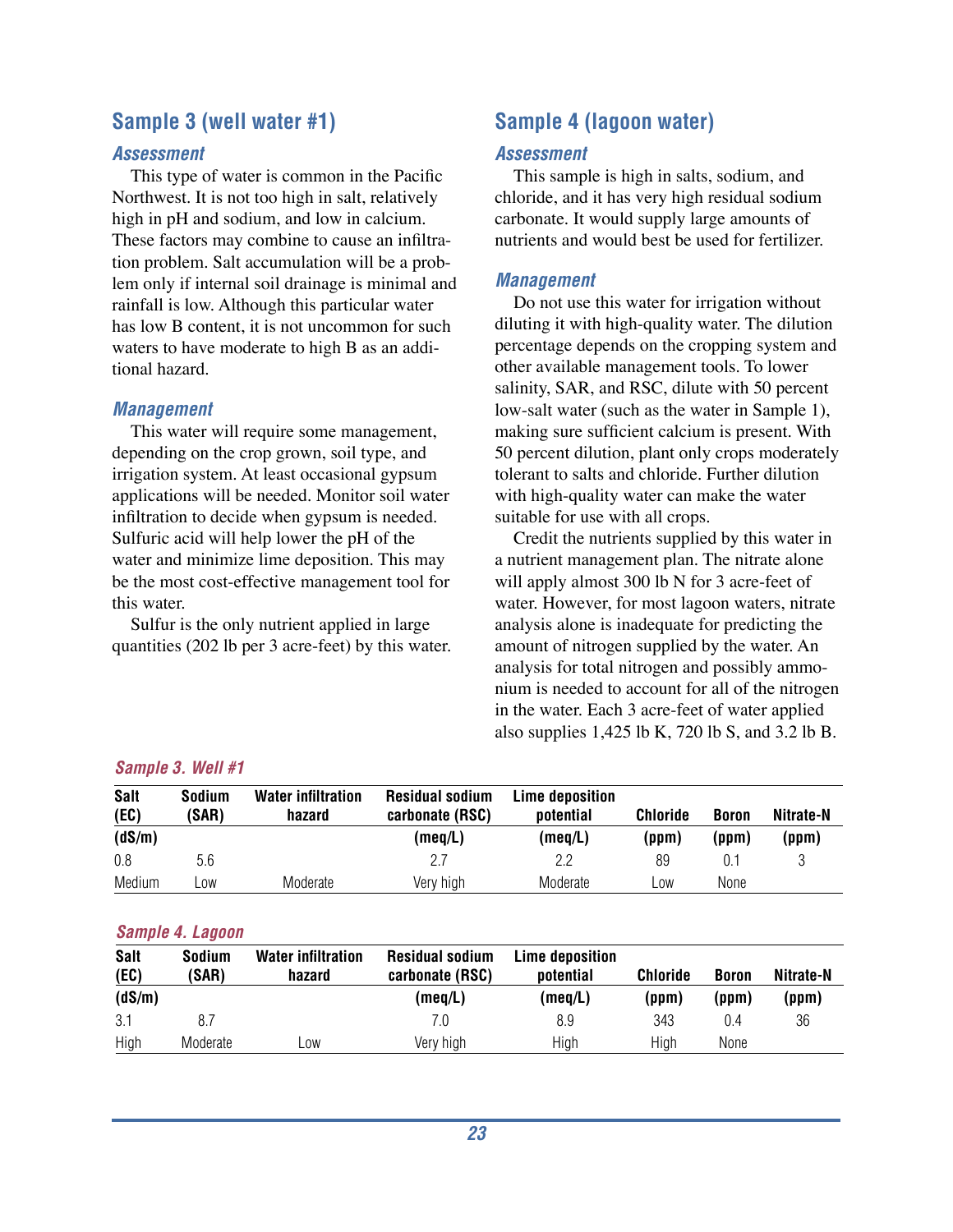# **Sample 5 (well water #2)**

## *Assessment*

This sample is extremely high in salts, sodium, boron, chloride, and RSC.

## *Management*

Do not use this water for irrigation without substantial dilution. Unfortunately, it would have to be diluted more than 15-fold to make it suitable as irrigation water, most likely an uneconomical solution.



#### *Sample 5. Well #2*

| <b>Salt</b><br>(EC) | <b>Sodium</b><br>(SAR) | <b>Water infiltration</b><br>hazard | <b>Residual sodium</b><br>carbonate (RSC) | Lime deposition<br>potential | <b>Chloride</b> | <b>Boron</b> | Nitrate-N |
|---------------------|------------------------|-------------------------------------|-------------------------------------------|------------------------------|-----------------|--------------|-----------|
| (dS/m)              |                        |                                     | (meq/L)                                   | (meq/L)                      | (ppm)           | (ppm)        | (ppm)     |
| 13.1                | 27.9                   |                                     | 23.2                                      | 30.3                         | 2.550           | 5.1          | 19        |
| Severe              | Severe                 | _0W                                 | Severe                                    | Severe                       | Severe          | High         |           |